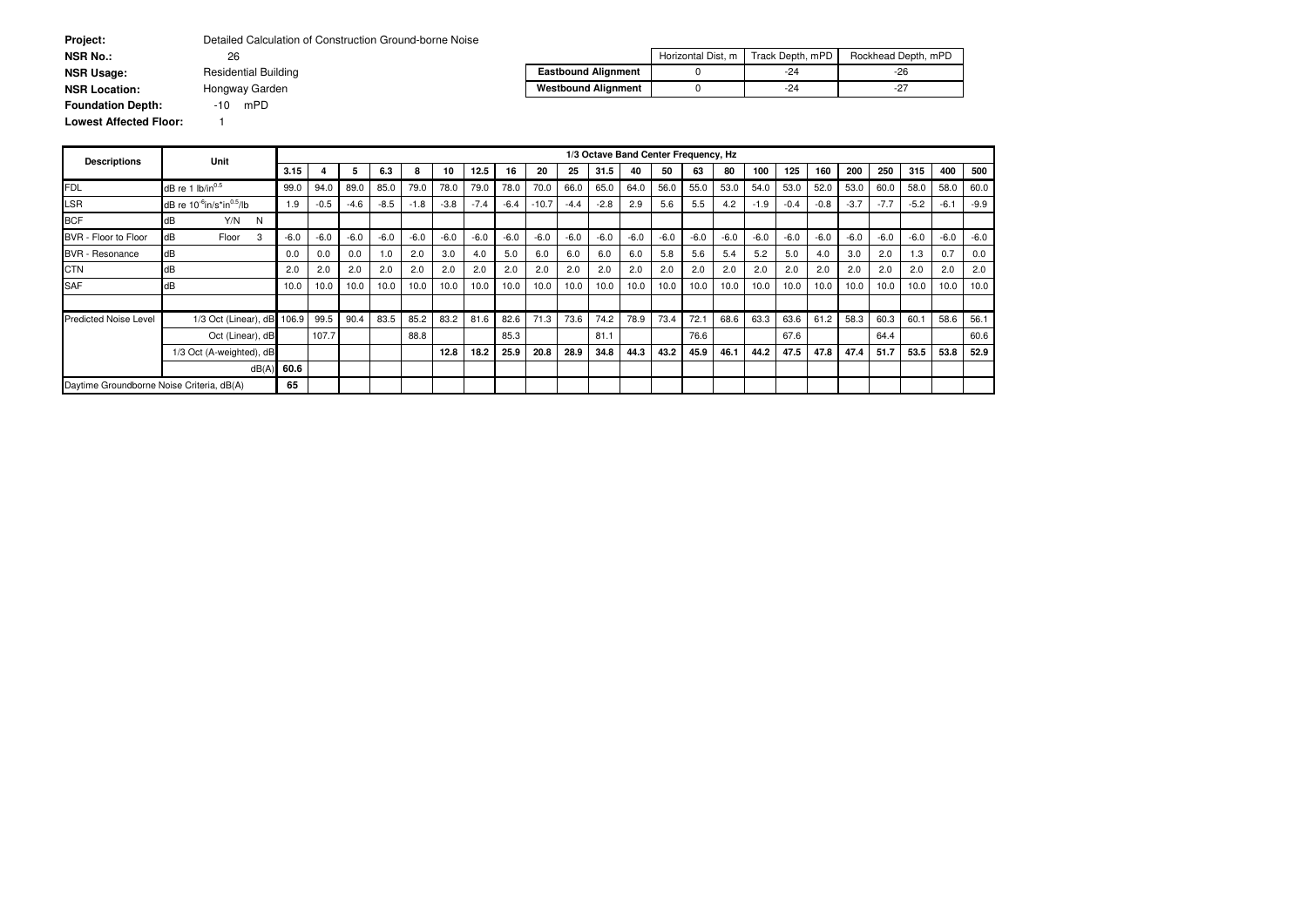| Project:                                        |                  |                             | West Island Line Operational GBN Assessment |        |        |        |        |           |        |                     |        | <b>Train Speed:</b>               |                 | 60     | kph    |                                  |                                      |        |                |        |        |        |              |        |                |        |
|-------------------------------------------------|------------------|-----------------------------|---------------------------------------------|--------|--------|--------|--------|-----------|--------|---------------------|--------|-----------------------------------|-----------------|--------|--------|----------------------------------|--------------------------------------|--------|----------------|--------|--------|--------|--------------|--------|----------------|--------|
| <b>NSR No.:</b>                                 |                  | 1                           |                                             |        |        |        |        |           |        |                     |        | No. of PB in 30min Per Direction: |                 | 10     |        |                                  |                                      |        |                |        |        |        |              |        |                |        |
| <b>NSR Usage:</b>                               |                  | <b>Residential Building</b> |                                             |        |        |        |        |           |        |                     |        | <b>Head-Tail Effect:</b>          |                 | 3      | dB     |                                  |                                      |        |                |        |        |        |              |        |                |        |
| <b>NSR Location:</b><br>No. of Basement Floors: |                  | Luen Yee Building           |                                             |        |        |        |        |           |        | *Horizontal Dist. m |        |                                   |                 |        |        | *Foundation Depth, n             |                                      |        | *Slant Dist. m |        |        |        |              |        | Rockhead Depth |        |
| <b>NSR Floor:</b>                               |                  | $\mathbf 0$<br>$\mathbf{1}$ |                                             |        |        |        |        | Eastbound |        | $\overline{7}$      |        |                                   | *Track Depth, m |        |        |                                  |                                      |        | 26.9           |        |        |        | Piling Depth |        | 28             |        |
|                                                 |                  |                             |                                             |        |        |        |        | Westbound |        | 13                  |        |                                   | 28<br>28        |        |        | $\overline{2}$<br>$\overline{2}$ |                                      |        | 29.1           |        |        |        | No Info      |        | 31             |        |
|                                                 |                  |                             |                                             |        |        |        |        |           |        |                     |        |                                   |                 |        |        |                                  |                                      |        |                |        |        |        |              |        |                |        |
|                                                 |                  |                             |                                             |        |        |        |        |           |        |                     |        |                                   |                 |        |        |                                  | 1/3 Octave Band Center Frequency, Hz |        |                |        |        |        |              |        |                |        |
| <b>Descriptions</b>                             |                  | Unit                        |                                             | 3.15   | 4      | 5      | 6.3    | 8         | 10     | 12.5                | 16     | 20                                | 25              | 31.5   | 40     | 50                               | 63                                   | 80     | 100            | 125    | 160    | 200    | 250          | 315    | 400            | 500    |
| <b>Eastbound Calculation</b>                    |                  |                             |                                             |        |        |        |        |           |        |                     |        |                                   |                 |        |        |                                  |                                      |        |                |        |        |        |              |        |                |        |
| FDL                                             | dB re 1 lb/ft0.5 |                             |                                             | 30.1   | 36.9   | 38.3   | 43.0   | 43.8      | 44.3   | 45.1                | 38.3   | 39.3                              | 45.0            | 42.1   | 45.1   | 40.2                             | 38.1                                 | 42.2   | 45.2           | 46.0   | 45.5   | 41.6   | 43.8         | 39.6   | 36.5           | 35.6   |
| гос                                             | dB               | N/1/2                       | $\overline{2}$                              | 10.0   | 10.0   | 10.0   | 10.0   | 10.0      | 10.0   | 10.0                | 10.0   | 10.0                              | 10.0            | 10.0   | 10.0   | 10.0                             | 10.0                                 | 10.0   | 10.0           | 10.0   | 10.0   | 10.0   | 10.0         | 10.0   | 10.0           | 10.0   |
| TIL                                             | dB               | Type                        | $\mathbf{0}$                                | 0.0    | 0.0    | 0.0    | 0.0    | 0.0       | 0.0    | 0.0                 | 0.0    | 0.0                               | 0.0             | 0.0    | 0.0    | 0.0                              | 0.0                                  | 0.0    | 0.0            | 0.0    | 0.0    | 0.0    | 0.0          | 0.0    | 0.0            | 0.0    |
| <b>TCF</b>                                      | dB               | Type                        | 1                                           |        |        |        |        |           |        |                     |        |                                   |                 |        |        |                                  |                                      |        |                |        |        |        |              |        |                |        |
| SR.                                             |                  | dB re micro-in/s * ft0.5/lb |                                             | 9.0    | 7.0    | 3.0    | 0.2    | 6.3       | 4.8    | 1.1                 | $-3.9$ | $-4.4$                            | 1.1             | 2.6    | 8.0    | 10.6                             | 9.6                                  | 8.1    | 2.6            | 3.1    | 2.8    | 0.1    | $-2.7$       | $-0.5$ | $-1.6$         | $-5.1$ |
| Jo Track Vibration Level                        |                  | dB re 1 micro-in/sec        |                                             | 49.1   | 53.9   | 51.3   | 53.2   | 60.1      | 59.1   | 56.2                | 44.4   | 44.9                              | 56.1            | 54.7   | 63.1   | 60.8                             | 57.7                                 | 60.3   | 57.8           | 59.1   | 58.3   | 51.7   | 51.1         | 49.1   | 44.9           | 40.5   |
| <b>Westbond Calculation</b>                     |                  |                             |                                             |        |        |        |        |           |        |                     |        |                                   |                 |        |        |                                  |                                      |        |                |        |        |        |              |        |                |        |
| <b>FDL</b>                                      | dB re 1 lb/ft0.5 |                             |                                             | 30.1   | 36.9   | 38.3   | 43.0   | 43.8      | 44.3   | 45.1                | 38.3   | 39.3                              | 45.0            | 42.1   | 45.1   | 40.2                             | 38.1                                 | 42.2   | 45.2           | 46.0   | 45.5   | 41.6   | 43.8         | 39.6   | 36.5           | 35.6   |
| тос                                             | dB               | N/1/2                       | $\overline{2}$                              | 10.0   | 10.0   | 10.0   | 10.0   | 10.0      | 10.0   | 10.0                | 10.0   | 10.0                              | 10.0            | 10.0   | 10.0   | 10.0                             | 10.0                                 | 10.0   | 10.0           | 10.0   | 10.0   | 10.0   | 10.0         | 10.0   | 10.0           | 10.0   |
| ГIL                                             | dB               | Type                        | $\mathbf{0}$                                | 0.0    | 0.0    | 0.0    | 0.0    | 0.0       | 0.0    | 0.0                 | 0.0    | 0.0                               | 0.0             | 0.0    | 0.0    | 0.0                              | 0.0                                  | 0.0    | 0.0            | 0.0    | 0.0    | 0.0    | 0.0          | 0.0    | 0.0            | 0.0    |
| <b>CF</b>                                       | dB               | Type                        | $\overline{1}$                              |        |        |        |        |           |        |                     |        |                                   |                 |        |        |                                  |                                      |        |                |        |        |        |              |        |                |        |
| SR.                                             |                  | dB re micro-in/s * ft0.5/lb |                                             | 8.0    | 6.1    | 2.2    | $-0.5$ | 5.5       | 4.2    | 0.7                 | $-4.2$ | $-5.2$                            | $-0.1$          | 1.3    | 6.5    | 9.2                              | 7.7                                  | 6.2    | 1.2            | 1.2    | 0.9    | $-1.6$ | $-3.9$       | $-1.8$ | $-3.0$         | $-6.3$ |
| Down Track Vibration LevidB re 1 micro-in/sec   |                  |                             |                                             | 48.1   | 53.0   | 50.5   | 52.5   | 59.3      | 58.5   | 55.8                | 44.1   | 44.1                              | 54.9            | 53.4   | 61.6   | 59.4                             | 55.8                                 | 58.4   | 56.4           | 57.2   | 56.4   | 50.0   | 49.9         | 47.8   | 43.5           | 39.3   |
| otal of Up and Down Tracks Calculation          |                  |                             |                                             |        |        |        |        |           |        |                     |        |                                   |                 |        |        |                                  |                                      |        |                |        |        |        |              |        |                |        |
| <b>Total Vibration Level Outside Building</b>   |                  |                             |                                             | 51.6   | 56.4   | 53.9   | 55.9   | 62.8      | 61.9   | 59.0                | 47.3   | 47.5                              | 58.6            | 57.1   | 65.4   | 63.2                             | 59.8                                 | 62.5   | 60.1           | 61.3   | 60.5   | 54.0   | 53.6         | 51.5   | 47.3           | 43.0   |
| <b>BCF</b>                                      | dB               | Type                        | N                                           | 0.0    | 0.0    | 0.0    | 0.0    | 0.0       | 0.0    | 0.0                 | 0.0    | 0.0                               | 0.0             | 0.0    | 0.0    | 0.0                              | 0.0                                  | 0.0    | 0.0            | 0.0    | 0.0    | 0.0    | 0.0          | 0.0    | 0.0            | 0.0    |
| BVR - Floor to Floor                            | AB               | Floor                       |                                             | $-2.0$ | $-2.0$ | $-2.0$ | $-2.0$ | $-2.0$    | $-2.0$ | $-2.0$              | $-2.0$ | $-2.0$                            | $-2.0$          | $-2.0$ | $-2.0$ | $-2.0$                           | $-2.0$                               | $-2.0$ | $-2.0$         | $-2.0$ | $-2.0$ | $-2.0$ | $-2.0$       | $-2.0$ | $-2.0$         | $-2.0$ |
| <b>BVR - Resonance</b>                          | dB               |                             |                                             | 0.0    | 0.0    | 0.0    | 1.0    | 2.0       | 3.0    | 4.0                 | 5.0    | 6.0                               | 6.0             | 6.0    | 6.0    | 5.8                              | 5.6                                  | 5.4    | 5.2            | 5.0    | 4.0    | 3.0    | 2.0          | 1.3    | 0.7            | 0.0    |
| CNT                                             | dB               |                             |                                             | 2.0    | 2.0    | 20     | 2.0    | 20        | 2.0    | 2.0                 | 2.0    | 2.0                               | 2.0             | 2.0    | 2.0    | 20                               | 20                                   | 2.0    | 2.0            | 2.0    | 20     | 2.0    | 2.0          | 2.0    | 2.0            | 2.0    |
| SAF                                             | dB               |                             |                                             | 10.0   | 10.0   | 10.0   | 10.0   | 10.0      | 10.0   | 10.0                | 10.0   | 10.0                              | 10.0            | 10.0   | 10.0   | 10.0                             | 10.0                                 | 10.0   | 10.0           | 10.0   | 10.0   | 10.0   | 10.0         | 10.0   | 10.0           | 10.0   |
|                                                 |                  |                             |                                             |        |        |        |        |           |        |                     |        |                                   |                 |        |        |                                  |                                      |        |                |        |        |        |              |        |                |        |
| Predicted Noise Level                           |                  | 1/3 Oct (Linear), dB        |                                             | 61.6   | 66.4   | 63.9   | 66.9   | 74.8      | 74.9   | 73.0                | 62.3   | 63.5                              | 74.6            | 73.1   | 81.4   | 79.0                             | 75.4                                 | 77.9   | 75.3           | 76.3   | 74.5   | 67.0   | 65.6         | 62.8   | 58.0           | 53.0   |
| Predicted Noise Level                           |                  | Oct (Linear), dB            |                                             |        | 69.2   |        |        | 78.2      |        |                     | 73.8   |                                   |                 | 82.7   |        |                                  | 82.4                                 |        |                | 80.2   |        |        | 70.2         |        |                | 59.2   |
| Predicted Noise Level                           |                  | /3 Oct (A-weighted), dB     |                                             |        |        |        |        |           | 4.5    | 9.6                 | 5.6    | 13.0                              | 29.9            | 33.7   | 46.8   | 48.8                             | 49.2                                 | 55.4   | 56.2           | 60.2   | 61.1   | 56.1   | 57.0         | 56.2   | 53.2           | 49.8   |
| Predicted Leg(Double PassBy)                    |                  |                             | dB(A)                                       | 66.9   |        |        |        |           |        |                     |        |                                   |                 |        |        |                                  |                                      |        |                |        |        |        |              |        |                |        |
| Predicted Lmax, slow                            |                  |                             | dB(A)                                       | 67.4   |        |        |        |           |        |                     |        |                                   |                 |        |        |                                  |                                      |        |                |        |        |        |              |        |                |        |
| Predicted Leg(30min)                            |                  |                             | dB(A                                        | 57.8   |        |        |        |           |        |                     |        |                                   |                 |        |        |                                  |                                      |        |                |        |        |        |              |        |                |        |
| Nighttime Groundborne Noise Criteria, dB(A)     |                  |                             |                                             | 45.0   |        |        |        |           |        |                     |        |                                   |                 |        |        |                                  |                                      |        |                |        |        |        |              |        |                |        |

| Project:                | West Island Line Operational GBN Assessment |           |                                   | Train Speed: 60 kph      |                      |                |              |                |
|-------------------------|---------------------------------------------|-----------|-----------------------------------|--------------------------|----------------------|----------------|--------------|----------------|
| <b>NSR No.:</b>         | (mitigated)                                 |           | No. of PB in 30min Per Direction: | 10 <sup>1</sup>          |                      |                |              |                |
| <b>NSR Usage:</b>       | <b>Residential Building</b>                 |           |                                   | <b>Head-Tail Effect:</b> | <b>dB</b>            |                |              |                |
| <b>NSR Location:</b>    | Luen Yee Building                           |           |                                   |                          |                      |                |              |                |
| No. of Basement Floors: | $\mathbf{0}$                                |           | *Horizontal Dist. m               | *Track Depth, m          | *Foundation Depth, m | *Slant Dist. m | Piling Depth | Rockhead Depth |
| <b>NSR Floor:</b>       |                                             | Eastbound |                                   | 28                       |                      | 26.9           | No Info      | 28             |
|                         |                                             | Westbound | 13                                | 28                       |                      | 29.1           |              | 31             |
|                         |                                             |           |                                   |                          |                      |                |              |                |

| <b>Descriptions</b>                            |                  | Unit                        |                      |        |        |        |        |        |        |        |        |        |        |        |        | 1/3 Octave Band Center Frequency, Hz |        |         |         |         |         |         |         |         |        |        |
|------------------------------------------------|------------------|-----------------------------|----------------------|--------|--------|--------|--------|--------|--------|--------|--------|--------|--------|--------|--------|--------------------------------------|--------|---------|---------|---------|---------|---------|---------|---------|--------|--------|
|                                                |                  |                             |                      | 3.15   |        | 5      | 6.3    | 8      | 10     | 12.5   | 16     | 20     | 25     | 31.5   | 40     | 50                                   | 63     | 80      | 100     | 125     | 160     | 200     | 250     | 315     | 400    | 500    |
| <b>Easthound Calculation</b>                   |                  |                             |                      |        |        |        |        |        |        |        |        |        |        |        |        |                                      |        |         |         |         |         |         |         |         |        |        |
| <b>FDL</b>                                     | dB re 1 lb/ft0 5 |                             |                      | 30.1   | 36.9   | 38.3   | 43.0   | 43.8   | 44.3   | 45.1   | 38.3   | 39.3   | 45.0   | 42.1   | 45.1   | 40.2                                 | 38.1   | 42.2    | 45.2    | 46.0    | 45.5    | 41.6    | 43.8    | 39.6    | 36.5   | 35.6   |
| TOC                                            | dB               | N/1/2                       | $\mathbf{1}$         | 5.0    | 5.0    | 5.0    | 5.0    | 5.0    | 5.0    | 5.0    | 5.0    | 5.0    | 5.0    | 5.0    | 5.0    | 5.0                                  | 5.0    | 5.0     | 5.0     | 5.0     | 5.0     | 5.0     | 5.0     | 5.0     | 5.0    | 5.0    |
| TIL                                            | dB               | Type                        | 1a                   | 0.0    | 0.0    | 0.0    | 3.0    | 1.0    | 0.0    | 0.0    | $-1.0$ | $-4.0$ | $-5.0$ | $-3.0$ | $-3.0$ | 0.0                                  | $-9.0$ | $-13.0$ | $-10.0$ | $-12.0$ | $-12.0$ | $-13.0$ | $-12.0$ | $-10.0$ | $-5.0$ | $-5.0$ |
| TCF                                            | dB               | Type                        | $\blacktriangleleft$ |        |        |        |        |        |        |        |        |        |        |        |        |                                      |        |         |         |         |         |         |         |         |        |        |
| LSR                                            |                  | dB re micro-in/s * ft0.5/lb |                      | 9.0    | 7.0    | 3.0    | 0.2    | 6.3    | 4.8    | 1.1    | $-3.9$ | $-44$  | 1.1    | 2.6    | 8.0    | 10.6                                 | 9.6    | 8.1     | 2.6     | 3.1     | 2.8     | 0.1     | $-2.7$  | $-0.5$  | $-1.6$ | $-5.1$ |
| Jo Track Vibration Level dB re 1 micro-in/sec  |                  |                             |                      | 44.1   | 48.9   | 46.3   | 51.2   | 56.1   | 54.1   | 51.2   | 38.4   | 35.9   | 46.1   | 46.7   | 55.1   | 55.8                                 | 43.7   | 42.3    | 42.8    | 42.1    | 41.3    | 33.7    | 34.1    | 34.1    | 34.9   | 30.5   |
| <b>Westbond Calculation</b>                    |                  |                             |                      |        |        |        |        |        |        |        |        |        |        |        |        |                                      |        |         |         |         |         |         |         |         |        |        |
| <b>FDL</b>                                     | dB re 1 lb/ft0.5 |                             |                      | 30.1   | 36.9   | 38.3   | 43.0   | 43.8   | 44.3   | 45.1   | 38.3   | 39.3   | 45.0   | 42.1   | 45.1   | 40.2                                 | 38.1   | 42.2    | 45.2    | 46.0    | 45.5    | 41.6    | 43.8    | 39.6    | 36.5   | 35.6   |
| TOC                                            | dB               | N/1/2                       | $\blacktriangleleft$ | 5.0    | 5.0    | 5.0    | 5.0    | 5.0    | 5.0    | 5.0    | 5.0    | 5.0    | 5.0    | 5.0    | 5.0    | 5.0                                  | 5.0    | 5.0     | 5.0     | 5.0     | 5.0     | 5.0     | 5.0     | 5.0     | 5.0    | 5.0    |
| TIL                                            | dB               | Type                        | 1a                   | 0.0    | 0.0    | 0.0    | 3.0    | 1.0    | 0.0    | 0.0    | $-1.0$ | $-4.0$ | $-5.0$ | $-3.0$ | $-3.0$ | 0.0                                  | $-9.0$ | $-13.0$ | $-10.0$ | $-12.0$ | $-12.0$ | $-13.0$ | $-12.0$ | $-10.0$ | $-5.0$ | $-5.0$ |
| TCF                                            | dB               | Type                        | $\mathbf{1}$         |        |        |        |        |        |        |        |        |        |        |        |        |                                      |        |         |         |         |         |         |         |         |        |        |
| .SR                                            |                  | dB re micro-in/s * ft0.5/lb |                      | 8.0    | 6.1    | 2.2    | $-0.5$ | 5.5    | 4.2    | 0.7    | $-4.2$ | $-5.2$ | $-0.1$ | 1.3    | 6.5    | 9.2                                  | 7.7    | 6.2     | 1.2     | 1.2     | 0.9     | $-1.6$  | $-3.9$  | $-1.8$  | $-3.0$ | $-6.3$ |
| Down Track Vibration LevidB re 1 micro-in/sec  |                  |                             |                      | 43.1   | 48.0   | 45.5   | 50.5   | 55.3   | 53.5   | 50.8   | 38.1   | 35.1   | 44.9   | 45.4   | 53.6   | 54.4                                 | 41.8   | 40.4    | 41.4    | 40.2    | 39.4    | 32.0    | 32.9    | 32.8    | 33.5   | 29.3   |
| <b>Total of Up and Down Tracks Calculation</b> |                  |                             |                      |        |        |        |        |        |        |        |        |        |        |        |        |                                      |        |         |         |         |         |         |         |         |        |        |
| <b>Total Vibration Level Outside Building</b>  |                  |                             |                      | 46.6   | 51.4   | 48.9   | 53.9   | 58.8   | 56.9   | 54.0   | 41.3   | 38.5   | 48.6   | 49.1   | 57.4   | 58.2                                 | 45.8   | 44.5    | 45.1    | 44.3    | 43.5    | 36.0    | 36.6    | 36.5    | 37.3   | 33.0   |
| <b>BCF</b>                                     | dB               | Type                        | N                    | 0.0    | 0.0    | 0.0    | 0.0    | 0.0    | 0.0    | 0.0    | 0.0    | 0.0    | 0.0    | 0.0    | 0.0    | 0.0                                  | 0.0    | 0.0     | 0.0     | 0.0     | 0.0     | 0.0     | 0.0     | 0.0     | 0.0    | 0.0    |
| <b>BVR - Floor to Floor</b>                    | dB               | Floor                       | $\overline{1}$       | $-2.0$ | $-2.0$ | $-2.0$ | $-2.0$ | $-2.0$ | $-2.0$ | $-2.0$ | $-2.0$ | $-2.0$ | $-2.0$ | $-2.0$ | $-2.0$ | $-2.0$                               | $-2.0$ | $-2.0$  | $-2.0$  | $-2.0$  | $-2.0$  | $-2.0$  | $-2.0$  | $-2.0$  | $-2.0$ | $-2.0$ |
| <b>BVR - Resonance</b>                         | dB               |                             |                      | 0.0    | 0.0    | 0.0    | 1.0    | 2.0    | 3.0    | 4.0    | 5.0    | 6.0    | 6.0    | 6.0    | 6.0    | 5.8                                  | 5.6    | 5.4     | 5.2     | 5.0     | 4.0     | 3.0     | 2.0     | 1.3     | 0.7    | 0.0    |
| CNT                                            | dB               |                             |                      | 2.0    | 2.0    | 2.0    | 2.0    | 2.0    | 2.0    | 2.0    | 2.0    | 2.0    | 2.0    | 2.0    | 2.0    | 2.0                                  | 2.0    | 2.0     | 2.0     | 2.0     | 2.0     | 2.0     | 2.0     | 2.0     | 2.0    | 2.0    |
| SAF                                            | dB               |                             |                      | 10.0   | 10.0   | 10.0   | 10.0   | 10.0   | 10.0   | 10.0   | 10.0   | 10.0   | 10.0   | 10.0   | 10.0   | 10.0                                 | 10.0   | 10.0    | 10.0    | 10.0    | 10.0    | 10.0    | 10.0    | 10.0    | 10.0   | 10.0   |
|                                                |                  |                             |                      |        |        |        |        |        |        |        |        |        |        |        |        |                                      |        |         |         |         |         |         |         |         |        |        |
| Predicted Noise Level                          |                  | 1/3 Oct (Linear), dB        |                      | 56.6   | 61.4   | 58.9   | 64.9   | 70.8   | 69.9   | 68.0   | 56.3   | 54.5   | 64.6   | 65.1   | 73.4   | 74.0                                 | 61.4   | 59.9    | 60.3    | 59.3    | 57.5    | 49.0    | 48.6    | 47.8    | 48.0   | 43.0   |
| Predicted Noise Level                          |                  | Oct (Linear), dB            |                      |        | 64.2   |        |        | 73.9   |        |        | 68.5   |        |        | 74.5   |        |                                      | 744    |         |         | 64.0    |         |         | 53.2    |         |        | 49.2   |
| Predicted Noise Level                          |                  | /3 Oct (A-weighted), dB     |                      |        |        |        |        |        | $-0.5$ | 4.6    | $-0.4$ | 4.0    | 19.9   | 25.7   | 38.8   | 43.8                                 | 35.2   | 37.4    | 41.2    | 43.2    | 44.1    | 38.1    | 40.0    | 41.2    | 43.2   | 39.8   |
| Predicted Leg(Double PassBv)                   |                  |                             | dB(A)                | 52.0   |        |        |        |        |        |        |        |        |        |        |        |                                      |        |         |         |         |         |         |         |         |        |        |
| Predicted Lmax.slow                            |                  |                             | dB(A)                | 52.5   |        |        |        |        |        |        |        |        |        |        |        |                                      |        |         |         |         |         |         |         |         |        |        |
| Predicted Leg(30min)                           |                  |                             | dB(A)                | 42.9   |        |        |        |        |        |        |        |        |        |        |        |                                      |        |         |         |         |         |         |         |         |        |        |
| Nighttime Groundborne Noise Criteria, dB(A)    |                  |                             |                      | 45.0   |        |        |        |        |        |        |        |        |        |        |        |                                      |        |         |         |         |         |         |         |         |        |        |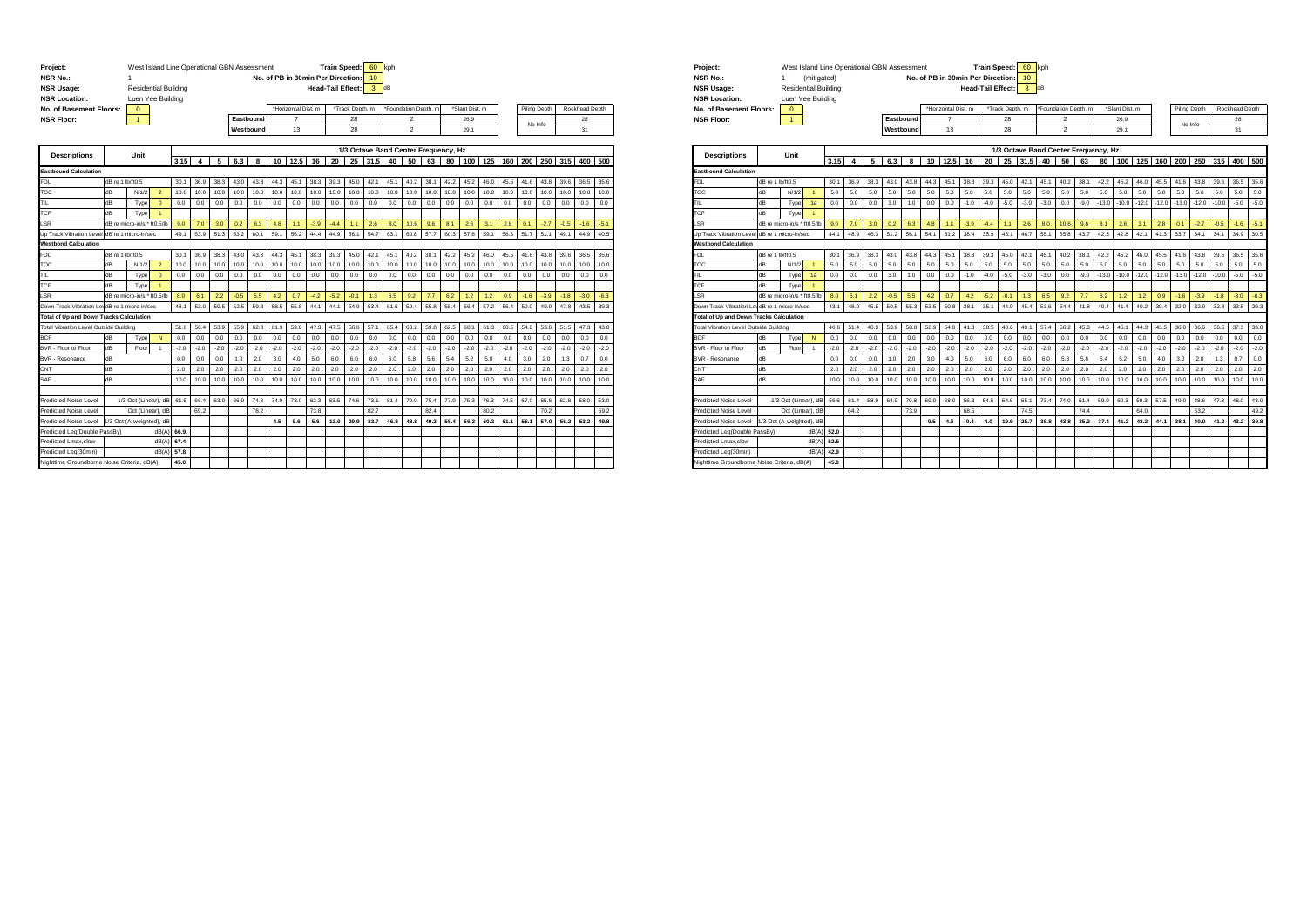| Project:<br><b>NSR No.:</b><br><b>NSR Usage:</b><br><b>NSR Location:</b> |                  | West Island Line Operational GBN Assessment<br>$\mathfrak{p}$<br><b>Residential Building</b><br>Hongway Garden |                      |        |        |        |        |           |        |                    |        | <b>Train Speed:</b><br>No. of PB in 30min Per Direction:<br><b>Head-Tail Effect:</b> |                | 80<br>10<br>3 | kph<br>dB                            |                   |        |        |               |        |        |                 |        |        |                   |        |
|--------------------------------------------------------------------------|------------------|----------------------------------------------------------------------------------------------------------------|----------------------|--------|--------|--------|--------|-----------|--------|--------------------|--------|--------------------------------------------------------------------------------------|----------------|---------------|--------------------------------------|-------------------|--------|--------|---------------|--------|--------|-----------------|--------|--------|-------------------|--------|
| No. of Basement Floors:                                                  |                  | $\mathbf{1}$                                                                                                   |                      |        |        |        |        |           |        | Horizontal Dist. m |        |                                                                                      | Track Depth, m |               |                                      | Basement Floor, m |        |        | Slant Dist. m |        |        | Piling Depth, n |        |        | Rockhead Depth, m |        |
| <b>NSR Floor:</b>                                                        |                  | $\overline{2}$                                                                                                 |                      |        |        |        |        | Eastbound |        | 0                  |        |                                                                                      | 28             |               |                                      | 5                 |        |        | 23.0          |        |        |                 |        |        | 28                |        |
|                                                                          |                  |                                                                                                                |                      |        |        |        |        | Westbound |        | 0                  |        |                                                                                      | 28             |               |                                      | 5                 |        |        | 23.0          |        |        |                 | >30    |        | 31                |        |
|                                                                          |                  |                                                                                                                |                      |        |        |        |        |           |        |                    |        |                                                                                      |                |               |                                      |                   |        |        |               |        |        |                 |        |        |                   |        |
|                                                                          |                  |                                                                                                                |                      |        |        |        |        |           |        |                    |        |                                                                                      |                |               | 1/3 Octave Band Center Frequency, Hz |                   |        |        |               |        |        |                 |        |        |                   |        |
| <b>Descriptions</b>                                                      |                  | Unit                                                                                                           |                      | 3.15   | 4      | 5      | 6.3    | 8         | 10     | 12.5               | 16     | 20                                                                                   | 25             | 31.5          | 40                                   | 50                | 63     | 80     | 100           | 125    | 160    | 200             | 250    | 315    | 400               | 500    |
| <b>Eastbound Calculation</b>                                             |                  |                                                                                                                |                      |        |        |        |        |           |        |                    |        |                                                                                      |                |               |                                      |                   |        |        |               |        |        |                 |        |        |                   |        |
| <b>FDL</b>                                                               | dB re 1 lb/ft0.5 |                                                                                                                |                      | 32.6   | 39.4   | 40.8   | 45.5   | 46.3      | 46.8   | 47.6               | 40.8   | 41.8                                                                                 | 47.5           | 44.6          | 47.6                                 | 42.7              | 40.6   | 44.7   | 47.7          | 48.5   | 48.0   | 44.1            | 46.3   | 42.1   | 39.0              | 38.1   |
| <b>TOC</b>                                                               | dB               | N/1/2                                                                                                          | $\overline{2}$       | 10.0   | 10.0   | 10.0   | 10.0   | 10.0      | 10.0   | 10.0               | 10.0   | 10.0                                                                                 | 10.0           | 10.0          | 10.0                                 | 10.0              | 10.0   | 10.0   | 10.0          | 10.0   | 10.0   | 10.0            | 10.0   | 10.0   | 10.0              | 10.0   |
| TIL                                                                      | dB               | Type                                                                                                           | $\mathbf{0}$         | 0.0    | 0.0    | 0.0    | 0.0    | 0.0       | 0.0    | 0.0                | 0.0    | 0.0                                                                                  | 0.0            | 0.0           | 0.0                                  | 0.0               | 0.0    | 0.0    | 0.0           | 0.0    | 0.0    | 0.0             | 0.0    | 0.0    | 0.0               | 0.0    |
| <b>CF</b>                                                                | dB               | Type                                                                                                           |                      |        |        |        |        |           |        |                    |        |                                                                                      |                |               |                                      |                   |        |        |               |        |        |                 |        |        |                   |        |
| SR.                                                                      |                  | dB re micro-in/s * ft0.5/lb                                                                                    |                      | 10.8   | 8.6    | 4.7    | 1.6    | 7.8       | 6.0    | 2.0                | $-3.3$ | $-2.8$                                                                               | 3.3            | 5.2           | 11.0                                 | 13.4              | 13.1   | 11.7   | 5.2           | 6.7    | 6.3    | 3.3             | $-0.5$ | 2.2    | 1.0               | $-2.7$ |
| Jo Track Vibration Leve                                                  |                  | dB re 1 micro-in/sec                                                                                           |                      | 53.4   | 58.0   | 55.5   | 57.1   | 64.1      | 62.8   | 59.6               | 47.5   | 49.0                                                                                 | 60.8           | 59.8          | 68.6                                 | 66.1              | 63.7   | 66.4   | 62.9          | 65.2   | 64.3   | 57.4            | 55.8   | 54.3   | 50.0              | 45.4   |
| <b>Westbond Calculation</b>                                              |                  |                                                                                                                |                      |        |        |        |        |           |        |                    |        |                                                                                      |                |               |                                      |                   |        |        |               |        |        |                 |        |        |                   |        |
| <b>FDL</b>                                                               | dB re 1 lb/ft0.5 |                                                                                                                |                      | 32.6   | 39.4   | 40.8   | 45.5   | 46.3      | 46.8   | 47.6               | 40.8   | 41.8                                                                                 | 47.5           | 44.6          | 47.6                                 | 42.7              | 40.6   | 44.7   | 47.7          | 48.5   | 48.0   | 44.1            | 46.3   | 42.1   | 39.0              | 38.1   |
| TOC                                                                      | dB               | N/1/2                                                                                                          | $\overline{2}$       | 10.0   | 10.0   | 10.0   | 10.0   | 10.0      | 10.0   | 10.0               | 10.0   | 10.0                                                                                 | 10.0           | 10.0          | 10.0                                 | 10.0              | 10.0   | 10.0   | 10.0          | 10.0   | 10.0   | 10.0            | 10.0   | 10.0   | 10.0              | 10.0   |
| TIL                                                                      | dB               | Type                                                                                                           | $\mathbf{0}$         | 0.0    | 0.0    | 0.0    | 0.0    | 0.0       | 0.0    | 0.0                | 0.0    | 0.0                                                                                  | 0.0            | 0.0           | 0.0                                  | 0.0               | 0.0    | 0.0    | 0.0           | 0.0    | 0.0    | 0.0             | 0.0    | 0.0    | 0.0               | 0.0    |
| TCF                                                                      | dB               | Type                                                                                                           | $\blacktriangleleft$ |        |        |        |        |           |        |                    |        |                                                                                      |                |               |                                      |                   |        |        |               |        |        |                 |        |        |                   |        |
| .SR                                                                      |                  | dB re micro-in/s * ft0.5/lb                                                                                    |                      | 10.8   | 8.6    | 4.7    | 1.6    | 7.8       | 6.0    | 2.0                | $-3.3$ | $-2.8$                                                                               | 3.3            | 5.2           | 11.0                                 | 13.4              | 13.1   | 11.7   | 5.2           | 6.7    | 6.3    | 3.3             | $-0.5$ | 2.2    | 1.0               | $-2.7$ |
| Down Track Vibration LevidB re 1 micro-in/sec                            |                  |                                                                                                                |                      | 53.4   | 58.0   | 55.5   | 57.1   | 64.1      | 62.8   | 59.6               | 47.5   | 49.0                                                                                 | 60.8           | 59.8          | 68.6                                 | 66.1              | 63.7   | 66.4   | 62.9          | 65.2   | 64.3   | 57.4            | 55.8   | 54.3   | 50.0              | 45.4   |
| otal of Up and Down Tracks Calculation                                   |                  |                                                                                                                |                      |        |        |        |        |           |        |                    |        |                                                                                      |                |               |                                      |                   |        |        |               |        |        |                 |        |        |                   |        |
| <b>Total Vibration Level Outside Building</b>                            |                  |                                                                                                                |                      | 56.4   | 61.1   | 58.5   | 60.1   | 67.2      | 65.8   | 62.6               | 50.5   | 52.1                                                                                 | 63.8           | 62.8          | 71.6                                 | 69.1              | 66.7   | 69.4   | 65.9          | 68.2   | 67.3   | 60.4            | 58.8   | 57.3   | 53.0              | 48.4   |
| <b>BCF</b>                                                               | dB               | Type                                                                                                           | N                    | 0.0    | 0.0    | 0.0    | 0.0    | 0.0       | 0.0    | 0.0                | 0.0    | 0.0                                                                                  | 0.0            | 0.0           | 0.0                                  | 0.0               | 0.0    | 0.0    | 0.0           | 0.0    | 0.0    | 0.0             | 0.0    | 0.0    | 0.0               | 0.0    |
| BVR - Floor to Floor                                                     | dB               | Floor                                                                                                          | 3                    | $-6.0$ | $-6.0$ | $-6.0$ | $-6.0$ | $-6.0$    | $-6.0$ | $-6.0$             | $-6.0$ | $-6.0$                                                                               | $-6.0$         | $-6.0$        | $-6.0$                               | $-6.0$            | $-6.0$ | $-6.0$ | $-6.0$        | $-6.0$ | $-6.0$ | $-6.0$          | $-6.0$ | $-6.0$ | $-6.0$            | $-6.0$ |
| BVR - Resonance                                                          | dB               |                                                                                                                |                      | 0.0    | 0.0    | 0.0    | 1.0    | 2.0       | 3.0    | 4.0                | 5.0    | 6.0                                                                                  | 6.0            | 6.0           | 6.0                                  | 5.8               | 5.6    | 5.4    | 5.2           | 5.0    | 4.0    | 3.0             | 2.0    | 1.3    | 0.7               | 0.0    |
| CNT                                                                      | dB               |                                                                                                                |                      | 2.0    | 2.0    | 2.0    | 2.0    | 2.0       | 2.0    | 2.0                | 2.0    | 2.0                                                                                  | 2.0            | 2.0           | 2.0                                  | 2.0               | 2.0    | 2.0    | 2.0           | 2.0    | 2.0    | 2.0             | 2.0    | 2.0    | 2.0               | 2.0    |
| SAF                                                                      | $\overline{AB}$  |                                                                                                                |                      | 10.0   | 10.0   | 10.0   | 10.0   | 10.0      | 10.0   | 10.0               | 10.0   | 10.0                                                                                 | 10.0           | 10.0          | 10.0                                 | 10.0              | 10.0   | 10.0   | 10.0          | 10.0   | 10.0   | 10.0            | 10.0   | 10.0   | 10.0              | 10.0   |
|                                                                          |                  |                                                                                                                |                      |        |        |        |        |           |        |                    |        |                                                                                      |                |               |                                      |                   |        |        |               |        |        |                 |        |        |                   |        |
| Predicted Noise Level                                                    |                  | 1/3 Oct (Linear), dB                                                                                           |                      | 62.4   | 671    | 64.5   | 671    | 75.2      | 74.8   | 72.6               | 61.5   | 64 1                                                                                 | 75.8           | 748           | 83.6                                 | 80.9              | 78.3   | 80.8   | 77.1          | 79.2   | 77.3   | 69.4            | 66.8   | 64.6   | 59.7              | 54.4   |
| Predicted Noise Level                                                    |                  | Oct (Linear), dB                                                                                               |                      |        | 69.9   |        |        | 78.3      |        |                    | 73.5   |                                                                                      |                | 84.7          |                                      |                   | 84.9   |        |               | 82.7   |        |                 | 72.2   |        |                   | 60.8   |
| Predicted Noise Level                                                    |                  | /3 Oct (A-weighted), dB                                                                                        |                      |        |        |        |        |           | 4.4    | 9.2                | 4.8    | 13.6                                                                                 | 31.1           | 35.4          | 49.0                                 | 50.7              | 52.1   | 58.3   | 58.0          | 63.1   | 63.9   | 58.5            | 58.2   | 58.0   | 54.9              | 51.2   |
| Predicted Leg(Double PassBy)                                             |                  |                                                                                                                | dB(A)                | 69.4   |        |        |        |           |        |                    |        |                                                                                      |                |               |                                      |                   |        |        |               |        |        |                 |        |        |                   |        |
| Predicted Lmax.slow                                                      |                  |                                                                                                                | dB(A)                | 69.9   |        |        |        |           |        |                    |        |                                                                                      |                |               |                                      |                   |        |        |               |        |        |                 |        |        |                   |        |
| Predicted Lea(30min)                                                     |                  |                                                                                                                | dB(A)                | 59.0   |        |        |        |           |        |                    |        |                                                                                      |                |               |                                      |                   |        |        |               |        |        |                 |        |        |                   |        |
| Nighttime Groundborne Noise Criteria, dB(A)                              |                  |                                                                                                                |                      | 45.0   |        |        |        |           |        |                    |        |                                                                                      |                |               |                                      |                   |        |        |               |        |        |                 |        |        |                   |        |

| <b>NSR No.:</b><br><b>NSR Usage:</b><br><b>NSR Location:</b> | (mitigated)<br><b>Residential Building</b><br>Hongway Garden |           | No. of PB in 30min Per Direction: 10 | <b>Head-Tail Effect:</b> | ldB               |               |     |                                   |
|--------------------------------------------------------------|--------------------------------------------------------------|-----------|--------------------------------------|--------------------------|-------------------|---------------|-----|-----------------------------------|
| No. of Basement Floors:                                      |                                                              |           | Horizontal Dist. m                   | Track Depth, m           | Basement Floor, m | Slant Dist. m |     | Piling Depth, m Rockhead Depth, m |
| <b>NSR Floor:</b>                                            |                                                              | Eastbound |                                      | 28                       |                   | 23            |     | 28                                |
|                                                              |                                                              | Westbound |                                      | 28                       |                   | 23            | >30 | 31                                |

| <b>Descriptions</b>                            |                  | Unit                        |                      |        |        |        |        |        |        |         |        |        |        |        |        | 173 Octave Band Center Frequency, Hz |        |         |         |         |         |         |         |         |                |        |
|------------------------------------------------|------------------|-----------------------------|----------------------|--------|--------|--------|--------|--------|--------|---------|--------|--------|--------|--------|--------|--------------------------------------|--------|---------|---------|---------|---------|---------|---------|---------|----------------|--------|
|                                                |                  |                             |                      | 3.15   |        | 5      | 6.3    | 8      |        | 10 12.5 | 16     | 20     | 25     | 31.5   | 40     | 50                                   | 63     | 80      | 100     | 125     |         | 160 200 |         | 250 315 | 400            | 500    |
| <b>Eastbound Calculation</b>                   |                  |                             |                      |        |        |        |        |        |        |         |        |        |        |        |        |                                      |        |         |         |         |         |         |         |         |                |        |
| <b>FDL</b>                                     | dB re 1 lb/ft0 5 |                             |                      | 32.6   | 39.4   | 40.8   | 45.5   | 46.3   | 46.8   | 47.6    | 40.8   | 41.8   | 47.5   | 44.6   | 47.6   | 42.7                                 | 40.6   | 44.7    | 47.7    | 48.5    | 48.0    | 44.1    | 46.3    | 42.1    | 39.0           | 38.1   |
| TOC                                            | dB               | N/1/2                       | $\overline{1}$       | 5.0    | 5.0    | 5.0    | 5.0    | 5.0    | 5.0    | 5.0     | 5.0    | 5.0    | 5.0    | 5.0    | 5.0    | 5.0                                  | 5.0    | 5.0     | 5.0     | 5.0     | 5.0     | 5.0     | 5.0     | 5.0     | 5.0            | 5.0    |
| TIL                                            | dB               | Type                        | 1a                   | 0.0    | 0.0    | 0.0    | 3.0    | 1.0    | 0.0    | 0.0     | $-1.0$ | $-4.0$ | $-5.0$ | $-3.0$ | $-3.0$ | 0.0                                  | $-9.0$ | $-13.0$ | $-10.0$ | $-12.0$ | $-12.0$ | $-13.0$ | $-12.0$ | $-10.0$ | $-5.0$         | $-5.0$ |
| TCF                                            | dB               | Type                        |                      |        |        |        |        |        |        |         |        |        |        |        |        |                                      |        |         |         |         |         |         |         |         |                |        |
| LSR                                            |                  | dB re micro-in/s * ft0.5/lb |                      | 10.8   | 86     | 4.7    | 1.6    | 7.8    | 60     | 2.0     | $-3.3$ | $-28$  | 3.3    | 5.2    | 11.0   | 13.4                                 | 13.1   | 11.7    | 5.2     | 6.7     | 6.3     | 3.3     | $-0.5$  | 2.2     | 1 <sub>0</sub> | $-2.7$ |
| Up Track Vibration Level dB re 1 micro-in/sec  |                  |                             |                      | 48.4   | 53.0   | 50.5   | 55.1   | 60.1   | 57.8   | 54.6    | 41.5   | 40.0   | 50.8   | 51.8   | 60.6   | 61.1                                 | 49.7   | 48.4    | 47.9    | 48.2    | 47.3    | 39.4    | 38.8    | 39.3    | 40.0           | 35.4   |
| <b>Westbond Calculation</b>                    |                  |                             |                      |        |        |        |        |        |        |         |        |        |        |        |        |                                      |        |         |         |         |         |         |         |         |                |        |
| <b>FDL</b>                                     | dB re 1 lb/ft0.5 |                             |                      | 32.6   | 39.4   | 40.8   | 45.5   | 46.3   | 46.8   | 47.6    | 40.8   | 41.8   | 47.5   | 44.6   | 47.6   | 42.7                                 | 40.6   | 44.7    | 47.7    | 48.5    | 48.0    | 44.1    | 46.3    | 42.1    | 39.0           | 38.1   |
| TOC                                            | dB               | N/1/2                       | $\blacktriangleleft$ | 5.0    | 5.0    | 5.0    | 5.0    | 5.0    | 5.0    | 5.0     | 5.0    | 5.0    | 5.0    | 5.0    | 5.0    | 5.0                                  | 5.0    | 5.0     | 5.0     | 5.0     | 5.0     | 5.0     | 5.0     | 5.0     | 5.0            | 5.0    |
| TIL                                            | dB               | Type                        | 1a                   | 0.0    | 0.0    | 0.0    | 3.0    | 1.0    | 0.0    | 0.0     | $-1.0$ | $-4.0$ | $-5.0$ | $-3.0$ | $-3.0$ | 0.0                                  | $-9.0$ | $-13.0$ | $-10.0$ | $-12.0$ | $-12.0$ | $-13.0$ | $-12.0$ | $-10.0$ | $-5.0$         | $-5.0$ |
| <b>TCF</b>                                     | dB               | Type                        |                      |        |        |        |        |        |        |         |        |        |        |        |        |                                      |        |         |         |         |         |         |         |         |                |        |
| LSR                                            |                  | dB re micro-in/s * ft0.5/lb |                      | 10.8   | 8.6    | 4.7    | 1.6    | 7.8    | 6.0    | 2.0     | $-3.3$ | $-28$  | 3.3    | 5.2    | 11.0   | 13.4                                 | 13.1   | 11.7    | 5.2     | 6.7     | 6.3     | 3.3     | $-0.5$  | 2.2     | 1.0            | $-2.7$ |
| Down Track Vibration LevidB re 1 micro-in/sec  |                  |                             |                      | 48.4   | 53.0   | 50.5   | 55.1   | 60.1   | 57.8   | 54.6    | 41.5   | 40.0   | 50.8   | 51.8   | 60.6   | 61.1                                 | 49.7   | 48.4    | 47.9    | 48.2    | 47.3    | 39.4    | 38.8    | 39.3    | 40.0           | 35.4   |
| <b>Total of Up and Down Tracks Calculation</b> |                  |                             |                      |        |        |        |        |        |        |         |        |        |        |        |        |                                      |        |         |         |         |         |         |         |         |                |        |
| Total Vibration Level Outside Building         |                  |                             |                      | 51.4   | 56.1   | 53.5   | 58.1   | 63.2   | 60.8   | 57.6    | 44.5   | 43.1   | 53.8   | 54.8   | 63.6   | 64.1                                 | 52.7   | 51.4    | 50.9    | 51.2    | 50.3    | 42.4    | 41.8    | 42.3    | 43.0           | 38.4   |
| <b>BCF</b>                                     | dB               | Type                        | N                    | 0.0    | 0.0    | 0.0    | 0.0    | 0.0    | 0.0    | 0.0     | 0.0    | 0.0    | 0.0    | 0.0    | 0.0    | 0.0                                  | 0.0    | 0.0     | 0.0     | 0.0     | 0.0     | 0.0     | 0.0     | 0.0     | 0.0            | 0.0    |
| <b>BVR - Floor to Floor</b>                    | dB               | Floor                       | $\mathbf{3}$         | $-6.0$ | $-6.0$ | $-6.0$ | $-6.0$ | $-6.0$ | $-6.0$ | $-6.0$  | $-6.0$ | $-6.0$ | $-6.0$ | $-6.0$ | $-6.0$ | $-6.0$                               | $-6.0$ | $-6.0$  | $-6.0$  | $-6.0$  | $-6.0$  | $-6.0$  | $-6.0$  | $-6.0$  | $-6.0$         | $-6.0$ |
| BVR - Resonance                                | dB               |                             |                      | 0.0    | 0.0    | 0.0    | 1.0    | 2.0    | 3.0    | 4.0     | 5.0    | 6.0    | 6.0    | 6.0    | 6.0    | 5.8                                  | 5.6    | 5.4     | 5.2     | 5.0     | 4.0     | 3.0     | 2.0     | 1.3     | 0.7            | 0.0    |
| CNT                                            | dB               |                             |                      | 20     | 20     | 2.0    | 2.0    | 20     | 20     | 20      | 20     | 2.0    | 20     | 2.0    | 2.0    | 2.0                                  | 2.0    | 2.0     | 2.0     | 2.0     | 20      | 2.0     | 2.0     | 2.0     | 20             | 2.0    |
| SAF                                            | dB               |                             |                      | 10.0   | 10.0   | 10.0   | 10.0   | 10.0   | 10.0   | 10.0    | 10.0   | 10.0   | 10.0   | 10.0   | 10.0   | 10.0                                 | 10.0   | 10.0    | 10.0    | 10.0    | 10.0    | 10.0    | 10.0    | 10.0    | 10.0           | 10.0   |
|                                                |                  |                             |                      |        |        |        |        |        |        |         |        |        |        |        |        |                                      |        |         |         |         |         |         |         |         |                |        |
| Predicted Noise Level                          |                  | 1/3 Oct (Linear), dB        |                      | 574    | 62.1   | 59.5   | 65.1   | 71.2   | 69.8   | 67.6    | 55.5   | 55.1   | 65.8   | 66.8   | 75.6   | 75.9                                 | 64.3   | 62.8    | 62.1    | 622     | 60.3    | 51.4    | 49.8    | 49.6    | 497            | 44.4   |
| Predicted Noise Level                          |                  | Oct (Linear), dB            |                      |        | 64.9   |        |        | 74.1   |        |         | 68.1   |        |        | 76.5   |        |                                      | 764    |         |         | 66.4    |         |         | 55.1    |         |                | 50.8   |
| Predicted Noise Level                          |                  | /3 Oct (A-weighted), dB     |                      |        |        |        |        |        | $-0.6$ | 4.2     | $-1.2$ | 4.6    | 21.1   | 27.4   | 41.0   | 45.7                                 | 38.1   | 40.3    | 43.0    | 46.1    | 46.9    | 40.5    | 41.2    | 43.0    | 44.9           | 41.2   |
| Predicted Leq(Double PassBy)                   |                  |                             | dB(A)                | 54.3   |        |        |        |        |        |         |        |        |        |        |        |                                      |        |         |         |         |         |         |         |         |                |        |
| Predicted Lmax.slow                            |                  |                             | dB(A)                | 54.8   |        |        |        |        |        |         |        |        |        |        |        |                                      |        |         |         |         |         |         |         |         |                |        |
| Predicted Leg(30min)                           |                  |                             | dB(A)                | 43.9   |        |        |        |        |        |         |        |        |        |        |        |                                      |        |         |         |         |         |         |         |         |                |        |
| Nighttime Groundborne Noise Criteria, dB(A)    |                  |                             |                      | 45.0   |        |        |        |        |        |         |        |        |        |        |        |                                      |        |         |         |         |         |         |         |         |                |        |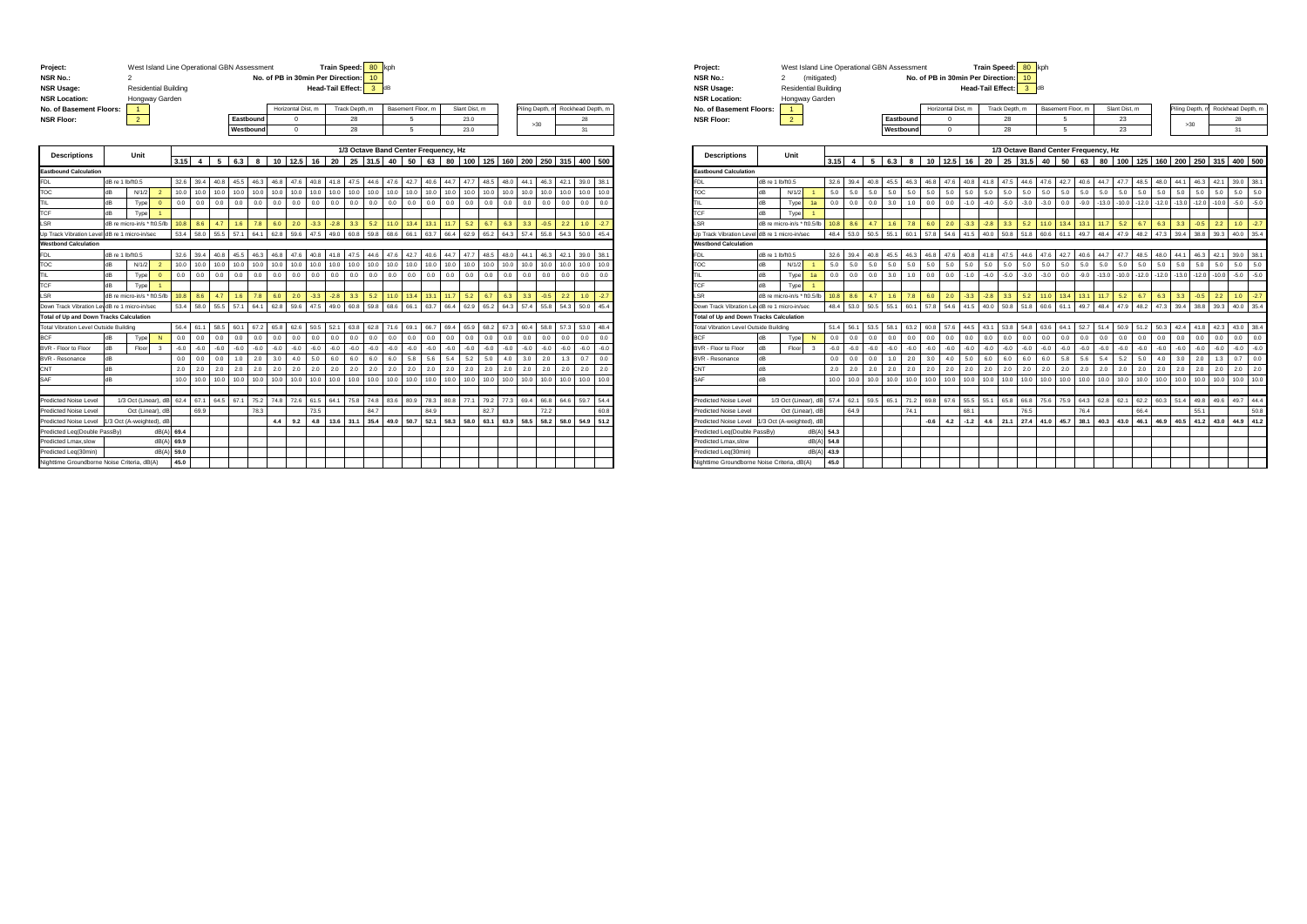| Project:                                      |                  | West Island Line Operational GBN Assessment |                             |        |        |        |        |           |        |                     |                                   | <b>Train Speed:</b>      |                | 80               | kph    |                     |        |                                      |               |        |        |        |                |        |                   |        |
|-----------------------------------------------|------------------|---------------------------------------------|-----------------------------|--------|--------|--------|--------|-----------|--------|---------------------|-----------------------------------|--------------------------|----------------|------------------|--------|---------------------|--------|--------------------------------------|---------------|--------|--------|--------|----------------|--------|-------------------|--------|
| <b>NSR No.:</b>                               |                  | 3                                           |                             |        |        |        |        |           |        |                     | No. of PB in 30min Per Direction: |                          |                | 10 <sub>10</sub> |        |                     |        |                                      |               |        |        |        |                |        |                   |        |
| <b>NSR Usage:</b>                             |                  |                                             | <b>Residential Building</b> |        |        |        |        |           |        |                     |                                   | <b>Head-Tail Effect:</b> |                | 3                | dB     |                     |        |                                      |               |        |        |        |                |        |                   |        |
| <b>NSR Location:</b>                          |                  | Kian Nan Mansion, 81-85 Bonham Strand West  |                             |        |        |        |        |           |        |                     |                                   |                          |                |                  |        |                     |        |                                      |               |        |        |        |                |        |                   |        |
| No. of Basement Floor:                        |                  | $\mathbf 0$                                 |                             |        |        |        |        |           |        | Horizontal Dist. m. |                                   |                          | Track Depth, m |                  |        | Foundation Depth, m |        |                                      | Slant Dist. m |        |        |        | iling Depth, m |        | Rockhead Depth, m |        |
| <b>NSR Floor:</b>                             |                  | $\mathbf{1}$                                |                             |        |        |        |        | Eastbound |        | $\mathbf 0$         |                                   |                          | 30             |                  |        | $\mathfrak{p}$      |        |                                      | 28.0          |        |        |        | No Info        |        | 32                |        |
|                                               |                  |                                             |                             |        |        |        |        | Westbound |        | $\Omega$            |                                   |                          | 30             |                  |        | $\mathfrak{p}$      |        |                                      | 28.0          |        |        |        |                |        | 32                |        |
|                                               |                  |                                             |                             |        |        |        |        |           |        |                     |                                   |                          |                |                  |        |                     |        |                                      |               |        |        |        |                |        |                   |        |
| <b>Descriptions</b>                           |                  | Unit                                        |                             | 3.15   | 4      | 5      | 6.3    | 8         | 10     |                     | 16                                | 20                       | 25             | 31.5             | 40     | 50                  |        | 1/3 Octave Band Center Frequency, Hz | 100           | 125    | 160    | 200    | 250            | 315    | 400               | 500    |
| <b>Eastbound Calculation</b>                  |                  |                                             |                             |        |        |        |        |           |        | 12.5                |                                   |                          |                |                  |        |                     | 63     | 80                                   |               |        |        |        |                |        |                   |        |
| <b>FDL</b>                                    | dB re 1 lb/ft0.5 |                                             |                             | 32.6   | 39.4   | 40.8   | 45.5   | 46.3      | 46.8   | 47.6                | 40.8                              | 41.8                     | 47.5           | 44.6             | 47.6   | 42.7                | 40.6   | 44.7                                 | 47.7          | 48.5   | 48.0   | 44.1   | 46.3           | 42.1   | 39.0              | 38.1   |
| TOC                                           | dB               | N/1/2                                       | N                           |        |        |        |        |           |        |                     |                                   |                          |                |                  |        |                     |        |                                      |               |        |        |        |                |        |                   |        |
| TIL                                           | dB               | Type                                        | $\mathbf{0}$                | 0.0    | 0.0    | 0.0    | 0.0    | 0.0       | 0.0    | 0.0                 | 0.0                               | 0.0                      | 0.0            | 0.0              | 0.0    | 0.0                 | 0.0    | 0.0                                  | 0.0           | 0.0    | 0.0    | 0.0    | 0.0            | 0.0    | 0.0               | 0.0    |
| TCF                                           | dB               | Type                                        |                             |        |        |        |        |           |        |                     |                                   |                          |                |                  |        |                     |        |                                      |               |        |        |        |                |        |                   |        |
| LSR                                           |                  | dB re micro-in/s * ft0.5/lb                 |                             | 8.5    | 6.5    | 2.6    | $-0.2$ | 5.9       | 4.5    | 0.8                 | $-4.2$                            | $-4.8$                   | 0.5            | 2.0              | 7.2    | 9.9                 | 8.6    | 7.1                                  | 1.9           | 2.2    | 1.9    | $-0.8$ | $-3.3$         | $-1.2$ | $-2.3$            | $-5.7$ |
| Jo Track Vibration Leve                       |                  | dB re 1 micro-in/sec                        |                             | 41.1   | 45.9   | 43.4   | 45.3   | 52.2      | 51.3   | 48.4                | 36.6                              | 37.0                     | 48.0           | 46.6             | 54.8   | 52.6                | 49.2   | 51.8                                 | 49.6          | 50.7   | 49.9   | 43.3   | 43.0           | 40.9   | 36.7              | 32.4   |
| <b>Westbond Calculation</b>                   |                  |                                             |                             |        |        |        |        |           |        |                     |                                   |                          |                |                  |        |                     |        |                                      |               |        |        |        |                |        |                   |        |
| FDL                                           | dB re 1 lb/ft0.5 |                                             |                             | 32.6   | 39.4   | 40.8   | 45.5   | 46.3      | 46.8   | 47.6                | 40.8                              | 41.8                     | 47.5           | 44.6             | 47.6   | 42.7                | 40.6   | 44.7                                 | 47.7          | 48.5   | 48.0   | 44.1   | 46.3           | 42.1   | 39.0              | 38.1   |
| TOC                                           | dB               | N/1/2                                       | N                           |        |        |        |        |           |        |                     |                                   |                          |                |                  |        |                     |        |                                      |               |        |        |        |                |        |                   |        |
| TIL                                           | dB               | Туре                                        | $\mathbf{0}$                | 0.0    | 0.0    | 0.0    | 0.0    | 0.0       | 0.0    | 0.0                 | 0.0                               | 0.0                      | 0.0            | 0.0              | 0.0    | 0.0                 | 0.0    | 0.0                                  | 0.0           | 0.0    | 0.0    | 0.0    | 0.0            | 0.0    | 0.0               | 0.0    |
| TCF                                           | dB               | Type                                        | $\mathbf{1}$                |        |        |        |        |           |        |                     |                                   |                          |                |                  |        |                     |        |                                      |               |        |        |        |                |        |                   |        |
| .SR                                           |                  | dB re micro-in/s * ft0.5/lb                 |                             | 8.5    | 6.5    | 2.6    | $-0.2$ | 5.9       | 4.5    | 0.8                 | $-4.2$                            | $-4.8$                   | 0.5            | 2.0              | 7.2    | 9.9                 | 8.6    | 7.1                                  | 1.9           | 2.2    | 1.9    | $-0.8$ | $-3.3$         | $-1.2$ | $-2.3$            | $-5.7$ |
| Down Track Vibration LevidB re 1 micro-in/sec |                  |                                             |                             | 41.1   | 45.9   | 43.4   | 45.3   | 52.2      | 51.3   | 48.4                | 36.6                              | 37.0                     | 48.0           | 46.6             | 54.8   | 52.6                | 49.2   | 51.8                                 | 49.6          | 50.7   | 49.9   | 43.3   | 43.0           | 40.9   | 36.7              | 32.4   |
| Total of Up and Down Tracks Calculation       |                  |                                             |                             |        |        |        |        |           |        |                     |                                   |                          |                |                  |        |                     |        |                                      |               |        |        |        |                |        |                   |        |
| <b>Total Vibration Level Outside Building</b> |                  |                                             |                             | 44.1   | 48.9   | 46.4   | 48.4   | 55.2      | 54.3   | 51.4                | 39.6                              | 40.0                     | 51.0           | 49.6             | 57.9   | 55.6                | 52.2   | 54.9                                 | 52.6          | 53.7   | 52.9   | 46.4   | 46.0           | 44.0   | 39.7              | 35.4   |
| <b>BCF</b>                                    | dB               | Type                                        | N                           | 0.0    | 0.0    | 0.0    | 0.0    | 0.0       | 0.0    | 0.0                 | 0.0                               | 0.0                      | 0.0            | 0.0              | 0.0    | 0.0                 | 0.0    | 0.0                                  | 0.0           | 0.0    | 0.0    | 0.0    | 0.0            | 0.0    | 0.0               | 0.0    |
| BVR - Floor to Floor                          | dB               | Floor                                       | 1                           | $-2.0$ | $-2.0$ | $-2.0$ | $-2.0$ | $-2.0$    | $-2.0$ | $-2.0$              | $-2.0$                            | $-2.0$                   | $-2.0$         | $-2.0$           | $-2.0$ | $-2.0$              | $-2.0$ | $-2.0$                               | $-2.0$        | $-2.0$ | $-2.0$ | $-2.0$ | $-2.0$         | $-2.0$ | $-2.0$            | $-2.0$ |
| <b>BVR - Resonance</b>                        | dB               |                                             |                             | 0.0    | 0.0    | 0.0    | 1.0    | 2.0       | 3.0    | 4.0                 | 5.0                               | 6.0                      | 6.0            | 6.0              | 6.0    | 5.8                 | 5.6    | 5.4                                  | 5.2           | 5.0    | 4.0    | 3.0    | 2.0            | 1.3    | 0.7               | 0.0    |
| CNT                                           | dB               |                                             |                             | 2.0    | 2.0    | 2.0    | 2.0    | 2.0       | 2.0    | 2.0                 | 2.0                               | 2.0                      | 2.0            | 2.0              | 2.0    | 2.0                 | 2.0    | 2.0                                  | 2.0           | 2.0    | 2.0    | 2.0    | 2.0            | 2.0    | 2.0               | 2.0    |
| SAF                                           | dB               |                                             |                             | 10.0   | 10.0   | 10.0   | 10.0   | 10.0      | 10.0   | 10.0                | 10.0                              | 10.0                     | 10.0           | 10.0             | 10.0   | 10.0                | 10.0   | 10.0                                 | 10.0          | 10.0   | 10.0   | 10.0   | 10.0           | 10.0   | 10.0              | 10.0   |
|                                               |                  |                                             |                             |        |        |        |        |           |        |                     |                                   |                          |                |                  |        |                     |        |                                      |               |        |        |        |                |        |                   |        |
| <b>Predicted Noise Level</b>                  |                  | 1/3 Oct (Linear), dB                        |                             | 54.1   | 58.9   | 56.4   | 59.4   | 67.2      | 67.3   | 65.4                | 54.6                              | 56.0                     | 67.0           | 65.6             | 73.9   | 71.4                | 67.8   | 70.3                                 | 67.8          | 68.7   | 66.9   | 59.4   | 58.0           | 55.3   | 50.4              | 45.4   |
| <b>Predicted Noise Level</b>                  |                  | Oct (Linear), dB                            |                             |        | 61.7   |        |        | 70.6      |        |                     | 66.2                              |                          |                | 75.2             |        |                     | 74.8   |                                      |               | 726    |        |        | 62.6           |        |                   | 51.6   |
| Predicted Noise Level                         |                  | 1/3 Oct (A-weighted), dB                    |                             |        |        |        |        |           | $-3.1$ | 2.0                 | $-2.1$                            | 5.5                      | 22.3           | 26.2             | 39.3   | 41.2                | 41.6   | 47.8                                 | 48.7          | 52.6   | 53.5   | 48.5   | 49.4           | 48.7   | 45.6              | 42.2   |
| Predicted Leq(Double PassBy)                  |                  |                                             | dB(A)                       | 59.3   |        |        |        |           |        |                     |                                   |                          |                |                  |        |                     |        |                                      |               |        |        |        |                |        |                   |        |
| Predicted Lmax.slow                           |                  |                                             | dB(A                        | 59.8   |        |        |        |           |        |                     |                                   |                          |                |                  |        |                     |        |                                      |               |        |        |        |                |        |                   |        |
| Predicted Leg(30min)                          |                  |                                             | dB(A)                       | 49.0   |        |        |        |           |        |                     |                                   |                          |                |                  |        |                     |        |                                      |               |        |        |        |                |        |                   |        |
| Nighttime Groundborne Noise Criteria, dB(A)   |                  |                                             |                             | 45.0   |        |        |        |           |        |                     |                                   |                          |                |                  |        |                     |        |                                      |               |        |        |        |                |        |                   |        |

| <b>NSR No.:</b>        | 3                                                                                                                                                                  | (mitigated)                 |      |  |  | West Island Line Operational GBN Assessment |  |  | No. of PB in 30min Per Direction: |    |                          | <b>Train Speed:</b> | 80 kph<br>10                                    |           |    |    |    |      |     |         |  |    |                         |
|------------------------|--------------------------------------------------------------------------------------------------------------------------------------------------------------------|-----------------------------|------|--|--|---------------------------------------------|--|--|-----------------------------------|----|--------------------------|---------------------|-------------------------------------------------|-----------|----|----|----|------|-----|---------|--|----|-------------------------|
| <b>NSR Usage:</b>      |                                                                                                                                                                    | <b>Residential Building</b> |      |  |  |                                             |  |  |                                   |    | <b>Head-Tail Effect:</b> |                     | 3 <sup>2</sup>                                  | <b>dB</b> |    |    |    |      |     |         |  |    |                         |
| <b>NSR Location:</b>   | Kian Nan Mansion, 81-85 Bonham Strand West<br>Rockhead Depth, m<br>Foundation Depth, m<br>Piling Depth, m<br>Track Depth, m<br>Slant Dist. m<br>Horizontal Dist. m |                             |      |  |  |                                             |  |  |                                   |    |                          |                     |                                                 |           |    |    |    |      |     |         |  |    |                         |
| No. of Basement Floor: |                                                                                                                                                                    |                             |      |  |  |                                             |  |  |                                   |    |                          |                     |                                                 |           |    |    |    |      |     |         |  |    |                         |
| <b>NSR Floor:</b>      |                                                                                                                                                                    |                             |      |  |  | Eastbound                                   |  |  | $\Omega$                          |    |                          | 30                  |                                                 |           |    |    |    | 28.0 |     | No Info |  | 32 |                         |
|                        |                                                                                                                                                                    |                             |      |  |  | Westbound                                   |  |  | $\Omega$                          |    |                          | 30                  |                                                 |           | o  |    |    | 28.0 |     |         |  | 32 |                         |
|                        |                                                                                                                                                                    |                             |      |  |  |                                             |  |  |                                   |    |                          |                     |                                                 |           |    |    |    |      |     |         |  |    |                         |
| <b>Descriptions</b>    | Unit                                                                                                                                                               |                             | 3.15 |  |  |                                             |  |  |                                   |    |                          |                     |                                                 |           |    |    |    |      |     |         |  |    |                         |
|                        |                                                                                                                                                                    |                             |      |  |  | 6.3                                         |  |  | 12.5                              | 16 | 20                       |                     | 1/3 Octave Band Center Frequency, Hz<br>25 31.5 | 40        | 50 | 63 | 80 | 100  | 125 |         |  |    | 160 200 250 315 400 500 |

|                                                |                  |                             |                      |                | $3.15$   $4$   |                | $5 - 6.3$ | ŏ              | 10     | $12.5 - 16$ |        | ΖU     | - 25   | $31.5$ 40 |        | วบ             | ხა     |         |         |         |         |         |                |         | 80 100 125 00 200 250 315 400 500 |        |
|------------------------------------------------|------------------|-----------------------------|----------------------|----------------|----------------|----------------|-----------|----------------|--------|-------------|--------|--------|--------|-----------|--------|----------------|--------|---------|---------|---------|---------|---------|----------------|---------|-----------------------------------|--------|
| <b>Eastbound Calculation</b>                   |                  |                             |                      |                |                |                |           |                |        |             |        |        |        |           |        |                |        |         |         |         |         |         |                |         |                                   |        |
| <b>FDL</b>                                     | dB re 1 lb/ft0.5 |                             |                      | 32.6           | 39.4           | 40.8           | 45.5      | 46.3           | 46.8   | 47.6        | 40.8   | 41.8   | 47.5   | 44.6      | 47.6   | 42.7           | 40.6   | 44.7    | 47.7    | 48.5    | 48.0    | 44.1    | 46.3           | 42.1    | 39.0                              | 38.1   |
| TOC                                            | dB               | N/1/2                       | N                    |                |                |                |           |                |        |             |        |        |        |           |        |                |        |         |         |         |         |         |                |         |                                   |        |
| TIL                                            | dB               | Type                        | 1a                   | 0.0            | 0.0            | 0.0            | 3.0       | 1.0            | 0.0    | 0.0         | $-1.0$ | $-4.0$ | $-5.0$ | $-3.0$    | $-3.0$ | 0 <sub>0</sub> | $-9.0$ | $-13.0$ | $-10.0$ | $-12.0$ | $-12.0$ | $-13.0$ | $-12.0$        | $-10.0$ | $-5.0$                            | $-5.0$ |
| TCF                                            | dB               | Type                        | $\overline{1}$       |                |                |                |           |                |        |             |        |        |        |           |        |                |        |         |         |         |         |         |                |         |                                   |        |
| LSR                                            |                  | dB re micro-in/s * ft0.5/lb |                      | 8.5            | 6.5            | 2.6            | $-0.2$    | 5.9            | 4.5    | 0.8         | $-4.2$ | $-48$  | 0.5    | 2.0       | 7.2    | 9.9            | 86     | 7.1     | 1.9     | 2.2     | 1.9     | $-0.8$  | $-3.3$         | $-1.2$  | $-23$                             | $-5.7$ |
| Up Track Vibration Level dB re 1 micro-in/sec  |                  |                             |                      | 41.1           | 45.9           | 43.4           | 48.3      | 53.2           | 51.3   | 48.4        | 35.6   | 33.0   | 43.0   | 43.6      | 51.8   | 52.6           | 40.2   | 38.8    | 39.6    | 38.7    | 37.9    | 30.3    | 31.0           | 30.9    | 31.7                              | 27.4   |
| <b>Westbond Calculation</b>                    |                  |                             |                      |                |                |                |           |                |        |             |        |        |        |           |        |                |        |         |         |         |         |         |                |         |                                   |        |
| <b>FDL</b>                                     | dB re 1 lb/ft0.5 |                             |                      | 32.6           | 39.4           | 40.8           | 45.5      | 46.3           | 46.8   | 47.6        | 40.8   | 41.8   | 47.5   | 44.6      | 47.6   | 42.7           | 40.6   | 44.7    | 47.7    | 48.5    | 48.0    | 44.1    | 46.3           | 42.1    | 39.0                              | 38.1   |
| TOC                                            | dB               | N/1/2                       | N                    |                |                |                |           |                |        |             |        |        |        |           |        |                |        |         |         |         |         |         |                |         |                                   |        |
| TIL                                            | dB               | Type                        | 1a                   | 0 <sub>0</sub> | 0.0            | 0.0            | 3.0       | 1.0            | 0.0    | 0.0         | $-1.0$ | $-4.0$ | $-5.0$ | $-3.0$    | $-3.0$ | 0.0            | $-9.0$ | $-13.0$ | $-10.0$ | $-12.0$ | $-12.0$ | $-13.0$ | $-12.0$        | $-10.0$ | $-5.0$                            | $-5.0$ |
| TCF                                            | dB               | Type                        | $\mathbf{1}$         |                |                |                |           |                |        |             |        |        |        |           |        |                |        |         |         |         |         |         |                |         |                                   |        |
| LSR                                            |                  | dB re micro-in/s * ft0.5/lb |                      | 8.5            | 6.5            | 2.6            | $-0.2$    | 5.9            | 4.5    | 0.8         | $-4.2$ | $-4.8$ | 0.5    | 2.0       | 7.2    | 9.9            | 8.6    | 7.1     | 1.9     | 2.2     | 1.9     | $-0.8$  | $-3.3$         | $-1.2$  | $-2.3$                            | $-5.7$ |
| Down Track Vibration LevdB re 1 micro-in/sec   |                  |                             |                      | 41.1           | 45.9           | 43.4           | 48.3      | 53.2           | 51.3   | 48.4        | 35.6   | 33.0   | 43.0   | 43.6      | 51.8   | 52.6           | 40.2   | 38.8    | 39.6    | 38.7    | 37.9    | 30.3    | 31.0           | 30.9    | 31.7                              | 27.4   |
| <b>Total of Up and Down Tracks Calculation</b> |                  |                             |                      |                |                |                |           |                |        |             |        |        |        |           |        |                |        |         |         |         |         |         |                |         |                                   |        |
| Total Vibration Level Outside Building         |                  |                             |                      | 44.1           | 48.9           | 46.4           | 51.4      | 56.2           | 54.3   | 51.4        | 38.6   | 36.0   | 46.0   | 46.6      | 54.9   | 55.6           | 43.2   | 41.9    | 42.6    | 41.7    | 40.9    | 33.4    | 34.0           | 34.0    | 34.7                              | 30.4   |
| <b>BCF</b>                                     | dB               | Type                        | N                    | 0.0            | 0.0            | 0 <sub>0</sub> | 0.0       | 0 <sub>0</sub> | 0.0    | 0.0         | 0.0    | 0.0    | 0.0    | 0.0       | 0.0    | 0.0            | 0.0    | 0.0     | 0.0     | 0.0     | 0.0     | 0.0     | 0 <sub>0</sub> | 0.0     | 0 <sub>0</sub>                    | 0.0    |
| BVR - Floor to Floor                           | dB               | Floor                       | $\ddot{\phantom{1}}$ | $-2.0$         | $-2.0$         | $-2.0$         | $-2.0$    | $-2.0$         | $-2.0$ | $-2.0$      | $-2.0$ | $-2.0$ | $-2.0$ | $-2.0$    | $-2.0$ | $-2.0$         | $-2.0$ | $-2.0$  | $-2.0$  | $-2.0$  | $-2.0$  | $-2.0$  | $-2.0$         | $-2.0$  | $-2.0$                            | $-2.0$ |
| BVR - Resonance                                | dB               |                             |                      | 0 <sub>0</sub> | 0 <sub>0</sub> | 0 <sub>0</sub> | 1.0       | 2.0            | 3.0    | 4.0         | 5.0    | 6.0    | 6.0    | 6.0       | 6.0    | 5.8            | 5.6    | 5.4     | 5.2     | 5.0     | 4.0     | 3.0     | 2.0            | 1.3     | 07                                | 0.0    |
| CNT                                            | dB               |                             |                      | 2.0            | 2.0            | 2.0            | 2.0       | 2.0            | 2.0    | 2.0         | 2.0    | 2.0    | 2.0    | 2.0       | 2.0    | 2.0            | 2.0    | 2.0     | 2.0     | 2.0     | 2.0     | 2.0     | 2.0            | 2.0     | 2.0                               | 2.0    |
| SAF                                            | dB               |                             |                      | 10.0           | 10.0           | 10.0           | 10.0      | 10.0           | 10.0   | 100         | 10.0   | 10.0   | 10.0   | 10.0      | 10.0   | 10.0           | 10.0   | 10.0    | 10.0    | 10.0    | 10.0    | 10.0    | 10.0           | 10.0    | 10.0                              | 10.0   |
|                                                |                  |                             |                      |                |                |                |           |                |        |             |        |        |        |           |        |                |        |         |         |         |         |         |                |         |                                   |        |
| Predicted Noise Level                          |                  | 1/3 Oct (Linear), dB        |                      | 54.1           | 58.9           | 56.4           | 62.4      | 68.2           | 67.3   | 65.4        | 53.6   | 52.0   | 62.0   | 62.6      | 70.9   | 71.4           | 58.8   | 57.3    | 57.8    | 56.7    | 54.9    | 46.4    | 46.0           | 45.3    | 45.4                              | 40.4   |
| Predicted Noise Level                          |                  | Oct (Linear), dB            |                      |                | 61.7           |                |           | 71.4           |        |             | 65.9   |        |        | 719       |        |                | 71.8   |         |         | 61.4    |         |         | 50.7           |         |                                   | 46.6   |
| Predicted Noise Level                          |                  | 1/3 Oct (A-weighted), dB    |                      |                |                |                |           |                | $-3.1$ | 2.0         | $-3.1$ | 1.5    | 17.3   | 23.2      | 36.3   | 41.2           | 32.6   | 34.8    | 38.7    | 40.6    | 41.5    | 35.5    | 37.4           | 38.7    | 40.6                              | 37.2   |
| Predicted Leq(Double PassBy)                   |                  |                             | dB(A)                | 49.5           |                |                |           |                |        |             |        |        |        |           |        |                |        |         |         |         |         |         |                |         |                                   |        |
| Predicted Lmax.slow                            |                  |                             | dB(A)                | 50.0           |                |                |           |                |        |             |        |        |        |           |        |                |        |         |         |         |         |         |                |         |                                   |        |
| Predicted Leg(30min)                           |                  |                             | dB(A)                | 39.1           |                |                |           |                |        |             |        |        |        |           |        |                |        |         |         |         |         |         |                |         |                                   |        |
| Nighttime Groundborne Noise Criteria, dB(A)    |                  |                             |                      | 45.0           |                |                |           |                |        |             |        |        |        |           |        |                |        |         |         |         |         |         |                |         |                                   |        |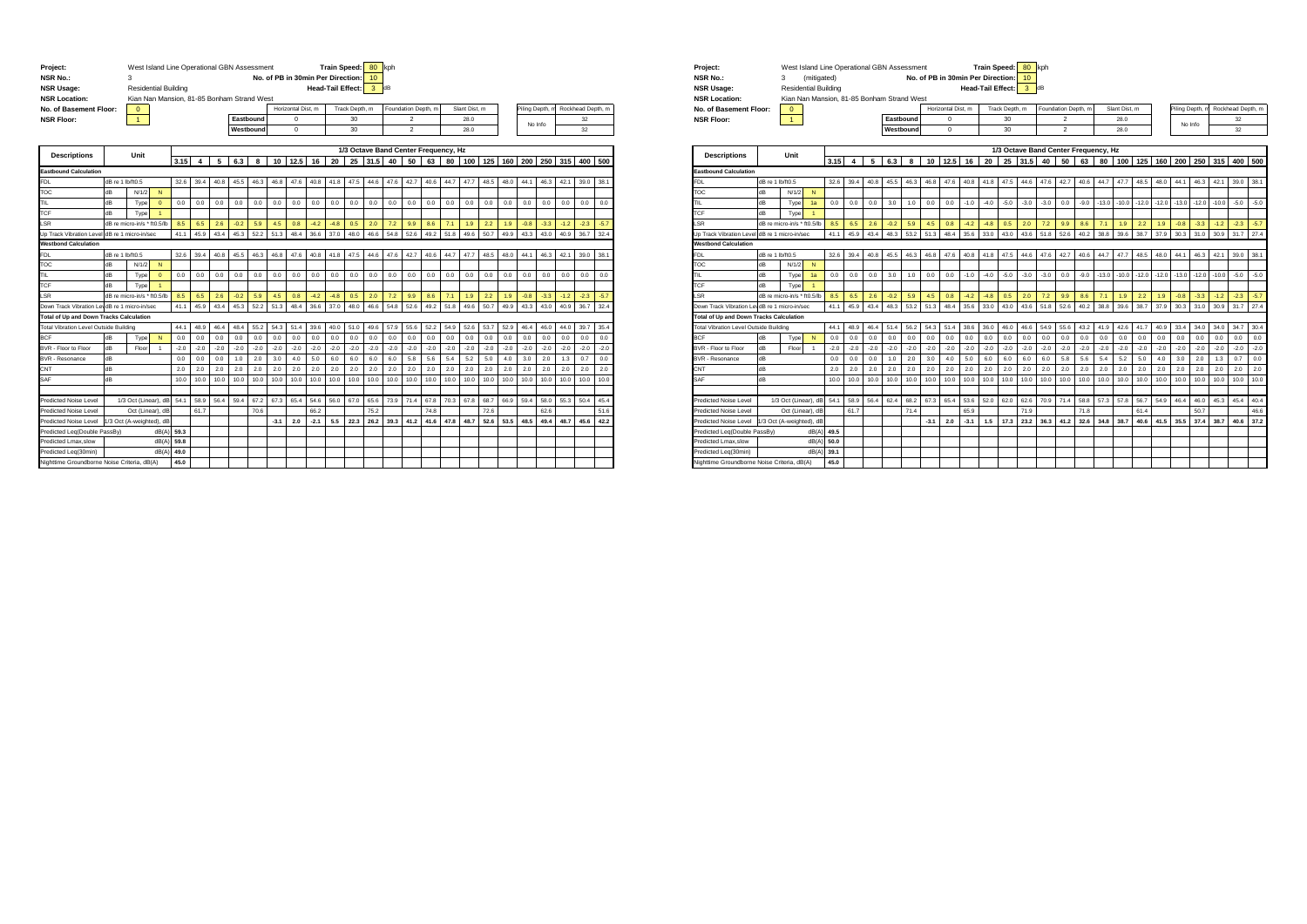| Project:<br><b>NSR No.:</b><br><b>NSR Usage:</b><br><b>NSR Location:</b> |                  | West Island Line Operational GBN Assessment<br><b>Residential Building</b><br>No. 36 Eastern Street, West Point |                |        |        |        |        |           | No. of PB in 30min Per Direction: |                   |        | <b>Train Speed:</b><br><b>Head-Tail Effect:</b> |                | 80<br>10 <sub>1</sub><br>3 | kph<br>dB |                                      |        |        |              |        |        |              |         |        |                   |         |
|--------------------------------------------------------------------------|------------------|-----------------------------------------------------------------------------------------------------------------|----------------|--------|--------|--------|--------|-----------|-----------------------------------|-------------------|--------|-------------------------------------------------|----------------|----------------------------|-----------|--------------------------------------|--------|--------|--------------|--------|--------|--------------|---------|--------|-------------------|---------|
| No. of Basement Floor:                                                   |                  | $\mathbf{0}$                                                                                                    |                |        |        |        |        |           |                                   | Horizontal Dist_m |        |                                                 | Track Depth, m |                            |           | Foundation Depth, m                  |        |        | Slant Dist_m |        |        | iling Depth, |         |        | Rockhead Depth, m |         |
| <b>NSR Floor:</b>                                                        |                  | $\mathbf{1}$                                                                                                    |                |        |        |        |        | Eastbound |                                   | 0                 |        |                                                 | 42             |                            |           | $\overline{2}$                       |        |        | 40.0         |        |        |              |         |        | 32                |         |
|                                                                          |                  |                                                                                                                 |                |        |        |        |        | Westbound |                                   | $\overline{2}$    |        |                                                 | 42             |                            |           | $\overline{2}$                       |        |        | 40.0         |        |        |              | No Info |        | 32                |         |
|                                                                          |                  |                                                                                                                 |                |        |        |        |        |           |                                   |                   |        |                                                 |                |                            |           |                                      |        |        |              |        |        |              |         |        |                   |         |
|                                                                          |                  |                                                                                                                 |                |        |        |        |        |           |                                   |                   |        |                                                 |                |                            |           | 1/3 Octave Band Center Frequency, Hz |        |        |              |        |        |              |         |        |                   |         |
| <b>Descriptions</b>                                                      |                  | Unit                                                                                                            |                | 3.15   | 4      | 5      | 6.3    | 8         | 10                                | 12.5              | 16     | 20                                              | 25             | 31.5                       | 40        | 50                                   | 63     | 80     | 100          | 125    | 160    | 200          | 250     | 315    | 400               | 500     |
| <b>Eastbound Calculation</b>                                             |                  |                                                                                                                 |                |        |        |        |        |           |                                   |                   |        |                                                 |                |                            |           |                                      |        |        |              |        |        |              |         |        |                   |         |
| <b>FDL</b>                                                               | dB re 1 lb/ft0.5 |                                                                                                                 |                | 32.6   | 39.4   | 40.8   | 45.5   | 46.3      | 46.8                              | 47.6              | 40.8   | 41.8                                            | 47.5           | 44.6                       | 47.6      | 42.7                                 | 40.6   | 44.7   | 47.7         | 48.5   | 48.0   | 44.1         | 46.3    | 42.1   | 39.0              | 38.1    |
| TOC                                                                      | dB               | N/1/2                                                                                                           | N              |        |        |        |        |           |                                   |                   |        |                                                 |                |                            |           |                                      |        |        |              |        |        |              |         |        |                   |         |
| TIL.                                                                     | dB               | Type                                                                                                            | $\mathbf{0}$   | 0.0    | 0.0    | 0.0    | 0.0    | 0.0       | 0.0                               | 0.0               | 0.0    | 0.0                                             | 0.0            | 0.0                        | 0.0       | 0.0                                  | 0.0    | 0.0    | 0.0          | 0.0    | 0.0    | 0.0          | 0.0     | 0.0    | 0.0               | 0.0     |
| TCF                                                                      | dB               | Type                                                                                                            | 1              |        |        |        |        |           |                                   |                   |        |                                                 |                |                            |           |                                      |        |        |              |        |        |              |         |        |                   |         |
| .SR                                                                      |                  | dB re micro-in/s * ft0.5/lb                                                                                     |                | 3.4    | 1.9    | $-1.9$ | $-3.8$ | 1.9       | 1.5                               | $-1.5$            | $-5.8$ | $-9.1$                                          | $-5.5$         | $-5.1$                     | $-1.2$    | 2.1                                  | $-1.5$ | $-3.1$ | $-5.4$       | $-8.0$ | $-8.2$ | $-9.8$       | $-9.3$  | $-8.5$ | $-9.5$            | $-12.2$ |
| Up Track Vibration Leve                                                  |                  | dB re 1 micro-in/sec                                                                                            |                | 36.0   | 41.3   | 38.9   | 41.7   | 48.2      | 48.3                              | 46.1              | 35.0   | 32.7                                            | 42.0           | 39.5                       | 46.4      | 44.8                                 | 39.1   | 41.6   | 42.3         | 40.5   | 39.8   | 34.3         | 37.0    | 33.6   | 29.5              | 25.9    |
| <b>Westbond Calculation</b>                                              |                  |                                                                                                                 |                |        |        |        |        |           |                                   |                   |        |                                                 |                |                            |           |                                      |        |        |              |        |        |              |         |        |                   |         |
| <b>FDL</b>                                                               | dB re 1 lb/ft0.5 |                                                                                                                 |                | 32.6   | 39.4   | 40.8   | 45.5   | 46.3      | 46.8                              | 47.6              | 40.8   | 41.8                                            | 47.5           | 44.6                       | 47.6      | 42.7                                 | 40.6   | 44.7   | 47.7         | 48.5   | 48.0   | 44.1         | 46.3    | 42.1   | 39.0              | 38.1    |
| TOC                                                                      | dB               | N/1/2                                                                                                           | N              |        |        |        |        |           |                                   |                   |        |                                                 |                |                            |           |                                      |        |        |              |        |        |              |         |        |                   |         |
| TIL                                                                      | dB               | Туре                                                                                                            | $\mathbf{0}$   | 0.0    | 0.0    | 0.0    | 0.0    | 0.0       | 0.0                               | 0.0               | 0.0    | 0.0                                             | 0.0            | 0.0                        | 0.0       | 0.0                                  | 0.0    | 0.0    | 0.0          | 0.0    | 0.0    | 0.0          | 0.0     | 0.0    | 0.0               | 0.0     |
| TCF                                                                      | dB               | Туре                                                                                                            | $\overline{1}$ |        |        |        |        |           |                                   |                   |        |                                                 |                |                            |           |                                      |        |        |              |        |        |              |         |        |                   |         |
| .SR                                                                      |                  | dB re micro-in/s * ft0.5/lb                                                                                     |                | 3.4    | 1.9    | $-1.9$ | $-3.8$ | 1.9       | 1.5                               | $-1.5$            | $-5.9$ | $-9.2$                                          | $-5.5$         | $-5.1$                     | $-1.2$    | 2.1                                  | $-1.6$ | $-3.1$ | $-5.4$       | $-8.1$ | $-8.2$ | $-9.9$       | $-9.4$  | $-8.5$ | $-9.5$            | $-12.2$ |
| Down Track Vibration LevidB re 1 micro-in/sec                            |                  |                                                                                                                 |                | 36.0   | 41.3   | 38.9   | 41.7   | 48.2      | 48.3                              | 46.1              | 34.9   | 32.6                                            | 42.0           | 39.5                       | 46.4      | 44.8                                 | 39.0   | 41.6   | 42.3         | 40.4   | 39.8   | 34.2         | 36.9    | 33.6   | 29.5              | 25.9    |
| <b>Total of Up and Down Tracks Calculation</b>                           |                  |                                                                                                                 |                |        |        |        |        |           |                                   |                   |        |                                                 |                |                            |           |                                      |        |        |              |        |        |              |         |        |                   |         |
| Total Vibration Level Outside Building                                   |                  |                                                                                                                 |                | 39.0   | 44.4   | 41.9   | 44.7   | 51.2      | 51.3                              | 49.1              | 38.0   | 35.7                                            | 45.0           | 42.5                       | 49.4      | 47.8                                 | 42.1   | 44.6   | 45.3         | 43.4   | 42.8   | 37.2         | 40.0    | 36.6   | 32.5              | 28.9    |
| <b>BCF</b>                                                               | dB               | Type                                                                                                            | N              | 0.0    | 0.0    | 0.0    | 0.0    | 0.0       | 0.0                               | 0.0               | 0.0    | 0.0                                             | 0.0            | 0.0                        | 0.0       | 0.0                                  | 0.0    | 0.0    | 0.0          | 0.0    | 0.0    | 0.0          | 0.0     | 0.0    | 0.0               | 0.0     |
| BVR - Floor to Floor                                                     | dB               | Floor                                                                                                           | $\mathbf{1}$   | $-2.0$ | $-2.0$ | $-2.0$ | $-2.0$ | $-2.0$    | $-2.0$                            | $-2.0$            | $-2.0$ | $-2.0$                                          | $-2.0$         | $-2.0$                     | $-2.0$    | $-2.0$                               | $-2.0$ | $-2.0$ | $-2.0$       | $-2.0$ | $-2.0$ | $-2.0$       | $-2.0$  | $-2.0$ | $-2.0$            | $-2.0$  |
| <b>BVR - Resonance</b>                                                   | dB               |                                                                                                                 |                | 0.0    | 0.0    | 0.0    | 1.0    | 2.0       | 3.0                               | 4.0               | 5.0    | 6.0                                             | 6.0            | 6.0                        | 6.0       | 5.8                                  | 5.6    | 5.4    | 5.2          | 5.0    | 4.0    | 3.0          | 2.0     | 1.3    | 0.7               | 0.0     |
| CNT                                                                      | dB               |                                                                                                                 |                | 2.0    | 2.0    | 2.0    | 2.0    | 2.0       | 2.0                               | 2.0               | 2.0    | 2.0                                             | 2.0            | 2.0                        | 2.0       | 2.0                                  | 2.0    | 2.0    | 2.0          | 2.0    | 2.0    | 2.0          | 2.0     | 2.0    | 2.0               | 2.0     |
| SAF                                                                      | dB               |                                                                                                                 |                | 10.0   | 10.0   | 10.0   | 10.0   | 10.0      | 10.0                              | 10.0              | 10.0   | 10.0                                            | 10.0           | 10.0                       | 10.0      | 10.0                                 | 10.0   | 10.0   | 10.0         | 10.0   | 10.0   | 10.0         | 10.0    | 10.0   | 10.0              | 10.0    |
|                                                                          |                  |                                                                                                                 |                |        |        |        |        |           |                                   |                   |        |                                                 |                |                            |           |                                      |        |        |              |        |        |              |         |        |                   |         |
| Predicted Noise Level                                                    |                  | 1/3 Oct (Linear), dB                                                                                            |                | 49.0   | 54.4   | 51.9   | 55.7   | 63.2      | 64.3                              | 63.1              | 53.0   | 51.7                                            | 61.0           | 58.5                       | 65.4      | 63.6                                 | 57.7   | 60.0   | 60.5         | 58.4   | 56.8   | 50.2         | 52.0    | 47.9   | 43.2              | 38.9    |
| Predicted Noise Level                                                    |                  | Oct (Linear), dB                                                                                                |                |        | 57.0   |        |        | 67.1      |                                   |                   | 63.8   |                                                 |                | 67.4                       |           |                                      | 65.9   |        |              | 63.6   |        |              | 55.1    |        |                   | 44.6    |
| Predicted Noise Level                                                    |                  | 1/3 Oct (A-weighted), dB                                                                                        |                |        |        |        |        |           | $-6.1$                            | $-0.3$            | $-3.7$ | 1.2                                             | 16.3           | 19.1                       | 30.8      | 33.4                                 | 31.5   | 37.5   | 41.4         | 42.3   | 43.4   | 39.3         | 43.4    | 41.3   | 38.4              | 35.7    |
| Predicted Leq(Double PassBy)                                             |                  |                                                                                                                 | dB(A)          | 50.7   |        |        |        |           |                                   |                   |        |                                                 |                |                            |           |                                      |        |        |              |        |        |              |         |        |                   |         |
| Predicted Lmax.slow                                                      |                  |                                                                                                                 | dB(A           | 51.2   |        |        |        |           |                                   |                   |        |                                                 |                |                            |           |                                      |        |        |              |        |        |              |         |        |                   |         |
| Predicted Leg(30min)                                                     |                  |                                                                                                                 | AB(A)          | 40.3   |        |        |        |           |                                   |                   |        |                                                 |                |                            |           |                                      |        |        |              |        |        |              |         |        |                   |         |
| Nighttime Groundborne Noise Criteria, dB(A)                              |                  |                                                                                                                 |                | 45.0   |        |        |        |           |                                   |                   |        |                                                 |                |                            |           |                                      |        |        |              |        |        |              |         |        |                   |         |

| Project:               | West Island Line Operational GBN Assessment |           |                                      | Train Speed: 80 kph |                     |               |                 |                   |
|------------------------|---------------------------------------------|-----------|--------------------------------------|---------------------|---------------------|---------------|-----------------|-------------------|
| <b>NSR No.:</b>        |                                             |           | No. of PB in 30min Per Direction: 10 |                     |                     |               |                 |                   |
| <b>NSR Usage:</b>      | <b>Residential Building</b>                 |           |                                      | Head-Tail Effect:   | dB                  |               |                 |                   |
| <b>NSR Location:</b>   | Po Shu Lau, Tse, 35-43 Sands Street         |           |                                      |                     |                     |               |                 |                   |
| No. of Basement Floor: | $\mathbf 0$                                 |           | Horizontal Dist. m                   | Track Depth, m      | Foundation Depth, m | Slant Dist. m | Piling Depth, m | Rockhead Depth, m |
| <b>NSR Floor:</b>      |                                             | Eastbound |                                      | 42                  |                     | 40.0          | No Info         | 10                |
|                        |                                             | Westbound |                                      | 42                  |                     | 40.0          |                 | 10                |

| <b>Descriptions</b>                            |                  | Unit                        |                      |        |        |        |        |        |        |                |        |        |        |        |        |        | 1/3 Octave Band Center Frequency, Hz |        |        |        |        |        |        |        |        |        |
|------------------------------------------------|------------------|-----------------------------|----------------------|--------|--------|--------|--------|--------|--------|----------------|--------|--------|--------|--------|--------|--------|--------------------------------------|--------|--------|--------|--------|--------|--------|--------|--------|--------|
|                                                |                  |                             |                      | 3.15   |        | 5      | 6.3    | 8      | 10     | 12.5           | 16     | 20     | 25     | 31.5   | 40     | 50     | 63                                   | 80     | 100    | 125    | 160    | 200    | 250    | 315    | 400    | 500    |
| <b>Eastbound Calculation</b>                   |                  |                             |                      |        |        |        |        |        |        |                |        |        |        |        |        |        |                                      |        |        |        |        |        |        |        |        |        |
| <b>FDL</b>                                     | dB re 1 lb/ft0.5 |                             |                      | 32.6   | 39.4   | 40.8   | 45.5   | 46.3   | 46.8   | 47.6           | 40.8   | 41.8   | 47.5   | 44.6   | 47.6   | 42.7   | 40.6                                 | 44.7   | 47.7   | 48.5   | 48.0   | 44.1   | 46.3   | 42.1   | 39.0   | 38.1   |
| TOC                                            | dB               | N/1/2                       | $\mathbf N$          |        |        |        |        |        |        |                |        |        |        |        |        |        |                                      |        |        |        |        |        |        |        |        |        |
| TIL                                            | dB               | Type                        | $\mathbf{0}$         | 0.0    | 0.0    | 0.0    | 0.0    | 0.0    | 0.0    | 0 <sub>0</sub> | 0.0    | 0.0    | 0.0    | 0.0    | 0.0    | 0.0    | 0.0                                  | 0.0    | 0.0    | 0.0    | 0.0    | 0.0    | 0.0    | 0.0    | 0.0    | 0.0    |
| TCF                                            | dB               | Type                        | $\overline{1}$       |        |        |        |        |        |        |                |        |        |        |        |        |        |                                      |        |        |        |        |        |        |        |        |        |
| .SR                                            |                  | dB re micro-in/s * ft0.5/lb |                      |        |        |        |        |        | 7.9    | 7.3            | 5.5    | 7.2    | 9.3    | 7.1    | 9.5    | 6.3    | 9.6                                  | 9.5    | 8.9    | 10.9   | 5.2    | 5.3    | 5.6    | $-0.4$ | $-3.4$ | $-2.9$ |
| Up Track Vibration Level dB re 1 micro-in/sec  |                  |                             |                      | 32.6   | 39.4   | 40.8   | 45.5   | 46.3   | 54.7   | 54.9           | 46.3   | 49.0   | 56.8   | 51.7   | 57.1   | 49.0   | 50.2                                 | 54.2   | 56.6   | 59.4   | 53.2   | 49.4   | 51.9   | 41.7   | 35.6   | 35.2   |
| <b>Westbond Calculation</b>                    |                  |                             |                      |        |        |        |        |        |        |                |        |        |        |        |        |        |                                      |        |        |        |        |        |        |        |        |        |
| <b>FDL</b>                                     | dB re 1 lb/ft0.5 |                             |                      | 32.6   | 39.4   | 40.8   | 45.5   | 46.3   | 46.8   | 47.6           | 40.8   | 41.8   | 47.5   | 44.6   | 47.6   | 42.7   | 40.6                                 | 44.7   | 47.7   | 48.5   | 48.0   | 44.1   | 46.3   | 42.1   | 39.0   | 38.1   |
| TOC                                            | dB               | N/1/2                       | N                    |        |        |        |        |        |        |                |        |        |        |        |        |        |                                      |        |        |        |        |        |        |        |        |        |
| TIL                                            | dB               | Туре                        | $\mathbf{0}$         | 0.0    | 0.0    | 0.0    | 0.0    | 0.0    | 0.0    | 0.0            | 0.0    | 0.0    | 0.0    | 0.0    | 0.0    | 0.0    | 0.0                                  | 0.0    | 0.0    | 0.0    | 0.0    | 0.0    | 0.0    | 0.0    | 0.0    | 0.0    |
| TCF                                            | dB               | Type                        | $\mathbf{1}$         |        |        |        |        |        |        |                |        |        |        |        |        |        |                                      |        |        |        |        |        |        |        |        |        |
| .SR                                            |                  | dB re micro-in/s * ft0.5/lb |                      |        |        |        |        |        | 7.9    | 7.3            | 5.5    | 7.2    | 9.3    | 7.1    | 9.5    | 6.3    | 9.6                                  | 9.5    | 8.9    | 10.9   | 5.2    | 5.3    | 5.6    | $-0.4$ | $-3.4$ | $-2.9$ |
| Down Track Vibration LevdB re 1 micro-in/sec   |                  |                             |                      | 32.6   | 39.4   | 40.8   | 45.5   | 46.3   | 54.7   | 54.9           | 46.3   | 49.0   | 56.8   | 51.7   | 57.1   | 49.0   | 50.2                                 | 54.2   | 56.6   | 59.4   | 53.2   | 49.4   | 51.9   | 41.7   | 35.6   | 35.2   |
| <b>Total of Up and Down Tracks Calculation</b> |                  |                             |                      |        |        |        |        |        |        |                |        |        |        |        |        |        |                                      |        |        |        |        |        |        |        |        |        |
| Total Vibration Level Outside Building         |                  |                             |                      | 35.6   | 42.4   | 43.8   | 48.5   | 49.3   | 57.7   | 57.9           | 49.3   | 52.0   | 59.8   | 54.7   | 60.1   | 52.0   | 53.2                                 | 57.2   | 59.6   | 62.4   | 56.2   | 52.4   | 54.9   | 44.7   | 38.6   | 38.2   |
| <b>BCF</b>                                     | dB               | Type                        | N                    | 0.0    | 0.0    | 0.0    | 0.0    | 0.0    | 0.0    | 0.0            | 0.0    | 0.0    | 0.0    | 0.0    | 0.0    | 0.0    | 0.0                                  | 0.0    | 0.0    | 0.0    | 0.0    | 0.0    | 0.0    | 0.0    | 0.0    | 0.0    |
| BVR - Floor to Floor                           | dB               | Floor                       | $\blacktriangleleft$ | $-2.0$ | $-2.0$ | $-2.0$ | $-2.0$ | $-2.0$ | $-2.0$ | $-2.0$         | $-2.0$ | $-2.0$ | $-2.0$ | $-2.0$ | $-2.0$ | $-2.0$ | $-2.0$                               | $-2.0$ | $-2.0$ | $-2.0$ | $-2.0$ | $-2.0$ | $-2.0$ | $-2.0$ | $-2.0$ | $-2.0$ |
| <b>BVR - Resonance</b>                         | dB               |                             |                      | 0.0    | 0.0    | 0.0    | 1.0    | 2.0    | 3.0    | 4.0            | 5.0    | 6.0    | 6.0    | 6.0    | 6.0    | 5.8    | 5.6                                  | 5.4    | 5.2    | 5.0    | 4.0    | 3.0    | 2.0    | 1.3    | 0.7    | 0.0    |
| CNT                                            | dB               |                             |                      | 2.0    | 2.0    | 2.0    | 2.0    | 2.0    | 2.0    | 2.0            | 2.0    | 2.0    | 2.0    | 2.0    | 2.0    | 2.0    | 2.0                                  | 2.0    | 2.0    | 2.0    | 2.0    | 2.0    | 2.0    | 2.0    | 2.0    | 2.0    |
| SAF                                            | dB               |                             |                      | 10.0   | 10.0   | 10.0   | 10.0   | 10.0   | 10.0   | 10.0           | 10.0   | 10.0   | 10.0   | 10.0   | 10.0   | 10.0   | 10.0                                 | 10.0   | 10.0   | 10.0   | 10.0   | 10.0   | 10.0   | 10.0   | 10.0   | 10.0   |
|                                                |                  |                             |                      |        |        |        |        |        |        |                |        |        |        |        |        |        |                                      |        |        |        |        |        |        |        |        |        |
| Predicted Noise Level                          |                  | 1/3 Oct (Linear), dB        |                      | 45.6   | 52.4   | 53.8   | 59.5   | 61.3   | 70.7   | 71.9           | 64.3   | 68.0   | 75.8   | 70.7   | 76.1   | 67.8   | 68.8                                 | 72.6   | 74.8   | 77.4   | 70.2   | 65.4   | 66.9   | 56.0   | 49.3   | 48.2   |
| Predicted Noise Level                          |                  | Oct (Linear), dB            |                      |        | 56.5   |        |        | 71.5   |        |                | 73.9   |        |        | 79.6   |        |        | 75.0                                 |        |        | 79.8   |        |        | 69.4   |        |        | 51.8   |
| Predicted Noise Level                          |                  | /3 Oct (A-weighted), dB     |                      |        |        |        |        |        | 0.3    | 8.5            | 7.6    | 17.5   | 31.1   | 31.3   | 41.5   | 37.6   | 42.6                                 | 50.1   | 55.7   | 61.3   | 56.8   | 54.5   | 58.3   | 49.4   | 44.5   | 45.0   |
| Predicted Leg(Double PassBv)                   |                  |                             | dB(A)                | 65.4   |        |        |        |        |        |                |        |        |        |        |        |        |                                      |        |        |        |        |        |        |        |        |        |
| Predicted Lmax.slow                            |                  |                             | dB(A)                | 65.9   |        |        |        |        |        |                |        |        |        |        |        |        |                                      |        |        |        |        |        |        |        |        |        |
| Predicted Leg(30min)                           |                  |                             | dB(A)                | 55.0   |        |        |        |        |        |                |        |        |        |        |        |        |                                      |        |        |        |        |        |        |        |        |        |
| Nighttime Groundborne Noise Criteria, dB(A)    |                  |                             |                      | 45.0   |        |        |        |        |        |                |        |        |        |        |        |        |                                      |        |        |        |        |        |        |        |        |        |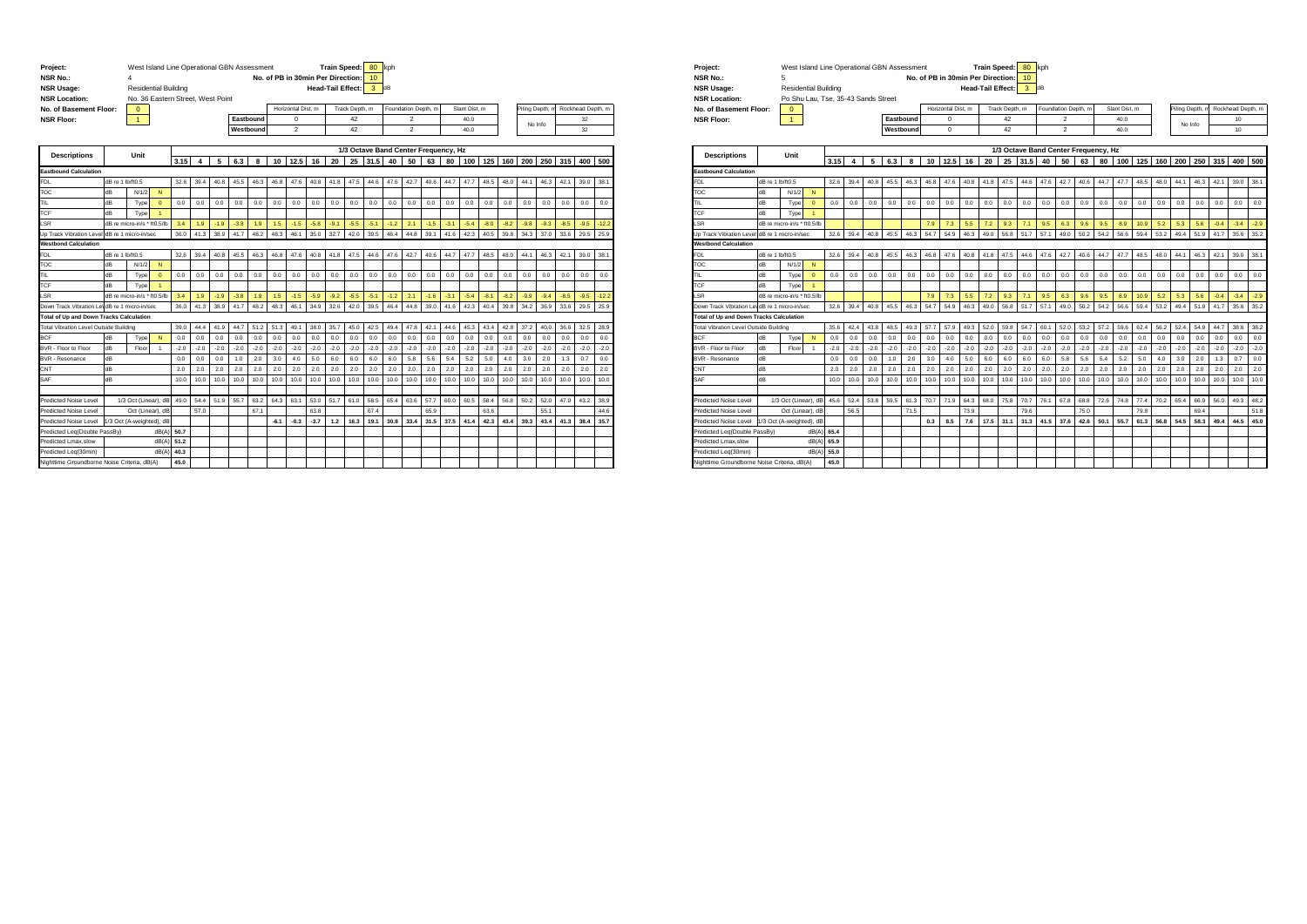| Project:<br><b>NSR No.:</b><br><b>NSR Usage:</b><br><b>NSR Location:</b> |                  | West Island Line Operational GBN Assessment<br>5<br><b>Residential Building</b><br>Po Shu Lau, Tse, 35-43 Sands Street | (mitigated)    |        |        |        |        |           | No. of PB in 30min Per Direction: |                   |        | <b>Train Speed:</b><br><b>Head-Tail Effect:</b> |                | 80<br>10 <sub>1</sub><br>3 | kph<br>dB |                         |        |                                      |              |         |         |         |                |         |                   |        |
|--------------------------------------------------------------------------|------------------|------------------------------------------------------------------------------------------------------------------------|----------------|--------|--------|--------|--------|-----------|-----------------------------------|-------------------|--------|-------------------------------------------------|----------------|----------------------------|-----------|-------------------------|--------|--------------------------------------|--------------|---------|---------|---------|----------------|---------|-------------------|--------|
| No. of Basement Floor:                                                   |                  | $\mathbf{0}$                                                                                                           |                |        |        |        |        |           |                                   | Horizontal Dist_m |        |                                                 | Track Depth, m |                            |           | Foundation Depth, m     |        |                                      | Slant Dist_m |         |         |         | iling Depth, m |         | Rockhead Depth, m |        |
| <b>NSR Floor:</b>                                                        |                  | $\mathbf{1}$                                                                                                           |                |        |        |        |        | Eastbound |                                   | $\mathbf 0$       |        |                                                 | 42             |                            |           | $\overline{\mathbf{2}}$ |        |                                      | 40.0         |         |         |         |                |         | 10                |        |
|                                                                          |                  |                                                                                                                        |                |        |        |        |        | Westbound |                                   | $\Omega$          |        |                                                 | 42             |                            |           | $\overline{2}$          |        |                                      | 40.0         |         |         |         | No Info        |         | 10 <sub>10</sub>  |        |
|                                                                          |                  |                                                                                                                        |                |        |        |        |        |           |                                   |                   |        |                                                 |                |                            |           |                         |        |                                      |              |         |         |         |                |         |                   |        |
|                                                                          |                  | Unit                                                                                                                   |                |        |        |        |        |           |                                   |                   |        |                                                 |                |                            |           |                         |        | 1/3 Octave Band Center Frequency, Hz |              |         |         |         |                |         |                   |        |
| <b>Descriptions</b>                                                      |                  |                                                                                                                        |                | 3.15   | 4      | 5      | 6.3    | 8         | 10                                | 12.5              | 16     | 20                                              | 25             | 31.5                       | 40        | 50                      | 63     | 80                                   | 100          | 125     | 160     | 200     | 250            | 315     | 400               | 500    |
| <b>Eastbound Calculation</b>                                             |                  |                                                                                                                        |                |        |        |        |        |           |                                   |                   |        |                                                 |                |                            |           |                         |        |                                      |              |         |         |         |                |         |                   |        |
| <b>FDL</b>                                                               | dB re 1 lb/ft0.5 |                                                                                                                        |                | 32.6   | 39.4   | 40.8   | 45.5   | 46.3      | 46.8                              | 47.6              | 40.8   | 41.8                                            | 47.5           | 44.6                       | 47.6      | 42.7                    | 40.6   | 44.7                                 | 47.7         | 48.5    | 48.0    | 44.1    | 46.3           | 42.1    | 39.0              | 38.1   |
| TOC                                                                      | dB               | N/1/2                                                                                                                  | N              |        |        |        |        |           |                                   |                   |        |                                                 |                |                            |           |                         |        |                                      |              |         |         |         |                |         |                   |        |
| TIL.                                                                     | dB               | Type                                                                                                                   | 1a             | 0.0    | 0.0    | 0.0    | 3.0    | 1.0       | 0.0                               | 0.0               | $-1.0$ | $-4.0$                                          | $-5.0$         | $-3.0$                     | $-3.0$    | 0.0                     | $-9.0$ | $-13.0$                              | $-10.0$      | $-12.0$ | $-12.0$ | $-13.0$ | $-12.0$        | $-10.0$ | $-5.0$            | $-5.0$ |
| TCF                                                                      | dB               | Type                                                                                                                   | 1              |        |        |        |        |           |                                   |                   |        |                                                 |                |                            |           |                         |        |                                      |              |         |         |         |                |         |                   |        |
| .SR                                                                      |                  | dB re micro-in/s * ft0.5/lb                                                                                            |                |        |        |        |        |           | 7.9                               | 7.3               | 5.5    | 7.2                                             | 9.3            | 7.1                        | 9.5       | 6.3                     | 9.6    | 9.5                                  | 8.9          | 10.9    | 5.2     | 5.3     | 5.6            | $-0.4$  | $-3.4$            | $-2.9$ |
| Up Track Vibration Leve                                                  |                  | dB re 1 micro-in/sec                                                                                                   |                | 32.6   | 39.4   | 40.8   | 48.5   | 47.3      | 54.7                              | 54.9              | 45.3   | 45.0                                            | 51.8           | 48.7                       | 54.1      | 49.0                    | 41.2   | 41.2                                 | 46.6         | 47.4    | 41.2    | 36.4    | 39.9           | 31.7    | 30.6              | 30.2   |
| <b>Westbond Calculation</b>                                              |                  |                                                                                                                        |                |        |        |        |        |           |                                   |                   |        |                                                 |                |                            |           |                         |        |                                      |              |         |         |         |                |         |                   |        |
| <b>FDL</b>                                                               | dB re 1 lb/ft0.5 |                                                                                                                        |                | 32.6   | 39.4   | 40.8   | 45.5   | 46.3      | 46.8                              | 47.6              | 40.8   | 41.8                                            | 47.5           | 44.6                       | 47.6      | 42.7                    | 40.6   | 44.7                                 | 47.7         | 48.5    | 48.0    | 44.1    | 46.3           | 42.1    | 39.0              | 38.1   |
| TOC                                                                      | dB               | N/1/2                                                                                                                  | N              |        |        |        |        |           |                                   |                   |        |                                                 |                |                            |           |                         |        |                                      |              |         |         |         |                |         |                   |        |
| TIL                                                                      | dB               | Type                                                                                                                   | 1a             | 0.0    | 0.0    | 0.0    | 3.0    | 1.0       | 0.0                               | 0.0               | $-1.0$ | $-4.0$                                          | $-5.0$         | $-3.0$                     | $-3.0$    | 0.0                     | $-9.0$ | $-13.0$                              | $-10.0$      | $-12.0$ | $-12.0$ | $-13.0$ | $-12.0$        | $-10.0$ | $-5.0$            | $-5.0$ |
| TCF                                                                      | dB               | Туре                                                                                                                   | $\overline{1}$ |        |        |        |        |           |                                   |                   |        |                                                 |                |                            |           |                         |        |                                      |              |         |         |         |                |         |                   |        |
| .SR                                                                      |                  | dB re micro-in/s * ft0.5/lb                                                                                            |                |        |        |        |        |           | 7.9                               | 7.3               | 5.5    | 7.2                                             | 9.3            | 7.1                        | 9.5       | 6.3                     | 9.6    | 9.5                                  | 8.9          | 10.9    | 5.2     | 5.3     | 5.6            | $-0.4$  | $-3.4$            | $-2.9$ |
| Down Track Vibration LevidB re 1 micro-in/sec                            |                  |                                                                                                                        |                | 32.6   | 39.4   | 40.8   | 48.5   | 47.3      | 54.7                              | 54.9              | 45.3   | 45.0                                            | 51.8           | 48.7                       | 54.1      | 49.0                    | 41.2   | 41.2                                 | 46.6         | 47.4    | 41.2    | 36.4    | 39.9           | 31.7    | 30.6              | 30.2   |
| <b>Total of Up and Down Tracks Calculation</b>                           |                  |                                                                                                                        |                |        |        |        |        |           |                                   |                   |        |                                                 |                |                            |           |                         |        |                                      |              |         |         |         |                |         |                   |        |
| Total Vibration Level Outside Building                                   |                  |                                                                                                                        |                | 35.6   | 42.4   | 43.8   | 51.5   | 50.3      | 57.7                              | 57.9              | 48.3   | 48.0                                            | 54.8           | 51.7                       | 57.1      | 52.0                    | 44.2   | 44.2                                 | 49.6         | 50.4    | 44.2    | 39.4    | 42.9           | 34.7    | 33.6              | 33.2   |
| <b>BCF</b>                                                               | dB               | Type                                                                                                                   | N              | 0.0    | 0.0    | 0.0    | 0.0    | 0.0       | 0.0                               | 0.0               | 0.0    | 0.0                                             | 0.0            | 0.0                        | 0.0       | 0.0                     | 0.0    | 0.0                                  | 0.0          | 0.0     | 0.0     | 0.0     | 0.0            | 0.0     | 0.0               | 0.0    |
| BVR - Floor to Floor                                                     | dB               | Floor                                                                                                                  | $\overline{1}$ | $-2.0$ | $-2.0$ | $-2.0$ | $-2.0$ | $-2.0$    | $-2.0$                            | $-2.0$            | $-2.0$ | $-2.0$                                          | $-2.0$         | $-2.0$                     | $-2.0$    | $-2.0$                  | $-2.0$ | $-2.0$                               | $-2.0$       | $-2.0$  | $-2.0$  | $-2.0$  | $-2.0$         | $-2.0$  | $-2.0$            | $-2.0$ |
| <b>BVR - Resonance</b>                                                   | dB               |                                                                                                                        |                | 0.0    | 0.0    | 0.0    | 1.0    | 2.0       | 3.0                               | 4.0               | 5.0    | 6.0                                             | 6.0            | 6.0                        | 6.0       | 5.8                     | 5.6    | 5.4                                  | 5.2          | 5.0     | 4.0     | 3.0     | 2.0            | 1.3     | 0.7               | 0.0    |
| CNT                                                                      | dB               |                                                                                                                        |                | 2.0    | 2.0    | 2.0    | 2.0    | 2.0       | 2.0                               | 2.0               | 2.0    | 2.0                                             | 2.0            | 2.0                        | 2.0       | 2.0                     | 2.0    | 2.0                                  | 2.0          | 2.0     | 2.0     | 2.0     | 2.0            | 2.0     | 2.0               | 2.0    |
| SAF                                                                      | dB               |                                                                                                                        |                | 10.0   | 10.0   | 10.0   | 10.0   | 10.0      | 10.0                              | 10.0              | 10.0   | 10.0                                            | 10.0           | 10.0                       | 10.0      | 10.0                    | 10.0   | 10.0                                 | 10.0         | 10.0    | 10.0    | 10.0    | 10.0           | 10.0    | 10.0              | 10.0   |
|                                                                          |                  |                                                                                                                        |                |        |        |        |        |           |                                   |                   |        |                                                 |                |                            |           |                         |        |                                      |              |         |         |         |                |         |                   |        |
| Predicted Noise Level                                                    |                  | 1/3 Oct (Linear), dB                                                                                                   |                | 45.6   | 52.4   | 53.8   | 62.5   | 62.3      | 70.7                              | 71.9              | 63.3   | 64.0                                            | 70.8           | 67.7                       | 73.1      | 67.8                    | 59.8   | 59.6                                 | 64.8         | 65.4    | 58.2    | 52.4    | 54.9           | 46.0    | 44.3              | 43.2   |
| Predicted Noise Level                                                    |                  | Oct (Linear), dB                                                                                                       |                |        | 56.5   |        |        | 71.8      |                                   |                   | 73.0   |                                                 |                | 75.9                       |           |                         | 69.0   |                                      |              | 68.5    |         |         | 572            |         |                   | 46.8   |
| Predicted Noise Level                                                    |                  | 1/3 Oct (A-weighted), dB                                                                                               |                |        |        |        |        |           | 0.3                               | 8.5               | 6.6    | 13.5                                            | 26.1           | 28.3                       | 38.5      | 37.6                    | 33.6   | 37.1                                 | 45.7         | 49.3    | 44.8    | 41.5    | 46.3           | 39.4    | 39.5              | 40.0   |
| Predicted Leq(Double PassBy)                                             |                  |                                                                                                                        | dB(A)          | 54.1   |        |        |        |           |                                   |                   |        |                                                 |                |                            |           |                         |        |                                      |              |         |         |         |                |         |                   |        |
| Predicted Lmax.slow                                                      |                  |                                                                                                                        | dB(A           | 54.6   |        |        |        |           |                                   |                   |        |                                                 |                |                            |           |                         |        |                                      |              |         |         |         |                |         |                   |        |
| Predicted Leg(30min)                                                     |                  |                                                                                                                        | dB(A)          | 43.7   |        |        |        |           |                                   |                   |        |                                                 |                |                            |           |                         |        |                                      |              |         |         |         |                |         |                   |        |
| Nighttime Groundborne Noise Criteria, dB(A)                              |                  |                                                                                                                        |                | 45.0   |        |        |        |           |                                   |                   |        |                                                 |                |                            |           |                         |        |                                      |              |         |         |         |                |         |                   |        |

| Project:               | West Island Line Operational GBN Assessment |           |                                   | Train Speed: 70 kph                |                     |               |         |                                   |
|------------------------|---------------------------------------------|-----------|-----------------------------------|------------------------------------|---------------------|---------------|---------|-----------------------------------|
| <b>NSR No.:</b>        |                                             |           | No. of PB in 30min Per Direction: | 10 <sup>10</sup>                   |                     |               |         |                                   |
| <b>NSR Usage:</b>      | <b>Residential Building</b>                 |           |                                   | <b>Head-Tail Effect:</b><br>$3$ dB |                     |               |         |                                   |
| <b>NSR Location:</b>   | Tower 1, University Heights                 |           |                                   |                                    |                     |               |         |                                   |
| No. of Basement Floor: | $\mathbf 0$                                 |           | Horizontal Dist. m                | Track Depth, m                     | Foundation Depth, m | Slant Dist. m |         | Piling Depth, m Rockhead Depth, m |
| <b>NSR Floor:</b>      |                                             | Eastbound |                                   | 57                                 |                     | 55.0          | No Info | 20                                |
|                        |                                             | Westbound |                                   | 57                                 |                     | 55.0          |         | 20                                |

|                                                |                  | Unit                        |                      |        |        |        |        |        |         |        |        |        |        |                |        | 1/3 Octave Band Center Frequency, Hz |        |        |        |        |                 |        |        |         |         |         |
|------------------------------------------------|------------------|-----------------------------|----------------------|--------|--------|--------|--------|--------|---------|--------|--------|--------|--------|----------------|--------|--------------------------------------|--------|--------|--------|--------|-----------------|--------|--------|---------|---------|---------|
| <b>Descriptions</b>                            |                  |                             |                      | 3.15   |        | 5      | 6.3    | 8      | 10      | 12.5   | 16     | 20     | 25     | 31.5           | 40     | 50                                   | 63     | 80     |        |        | 100 125 160 200 |        | 250    | 315 400 |         | 500     |
| <b>Eastbound Calculation</b>                   |                  |                             |                      |        |        |        |        |        |         |        |        |        |        |                |        |                                      |        |        |        |        |                 |        |        |         |         |         |
| <b>FDL</b>                                     | dB re 1 lb/ft0.5 |                             |                      | 31.4   | 38.2   | 39.6   | 44.3   | 45.1   | 45.6    | 46.4   | 39.6   | 40.6   | 46.3   | 43.4           | 46.4   | 41.5                                 | 39.4   | 43.5   | 46.5   | 47.3   | 46.8            | 42.9   | 45.1   | 40.9    | 37.8    | 36.9    |
| TOC                                            | dB               | N/1/2                       | N                    |        |        |        |        |        |         |        |        |        |        |                |        |                                      |        |        |        |        |                 |        |        |         |         |         |
| TIL                                            | dB               | Type                        | $\mathbf{0}$         | 0.0    | 0.0    | 0.0    | 0.0    | 0.0    | 0.0     | 0.0    | 0.0    | 0.0    | 0.0    | 0.0            | 0.0    | 0.0                                  | 0.0    | 0.0    | 0.0    | 0.0    | 0.0             | 0.0    | 0.0    | 0.0     | 0.0     | 0.0     |
| TCF*                                           | dB               | Type                        | $\mathbf{1}$         |        |        |        |        |        |         |        |        |        |        |                |        |                                      |        |        |        |        |                 |        |        |         |         |         |
| LSR                                            |                  | dB re micro-in/s * ft0.5/lb |                      |        |        |        |        |        | $-0.9$  | 1.4    | $-0.7$ | 1.9    | 3.3    | 2.6            | 3.3    | 1.1                                  | 2.5    | 2.7    | 1.8    | 0.7    | $-1.6$          | $-3.3$ | $-3.9$ | $-8.3$  | $-11.5$ | $-11.8$ |
| Up Track Vibration Level dB re 1 micro-in/sec  |                  |                             |                      | 31.4   | 38.2   | 39.6   | 44.3   | 45.1   | 44.7    | 47.8   | 38.9   | 42.6   | 49.6   | 46.0           | 49.8   | 42.7                                 | 41.9   | 46.2   | 48.3   | 48.0   | 45.3            | 39.6   | 41.3   | 32.7    | 26.3    | 25.2    |
| <b>Westbond Calculation</b>                    |                  |                             |                      |        |        |        |        |        |         |        |        |        |        |                |        |                                      |        |        |        |        |                 |        |        |         |         |         |
| <b>FDL</b>                                     | dB re 1 lb/ft0.5 |                             |                      | 31.4   | 38.2   | 39.6   | 44.3   | 45.1   | 45.6    | 46.4   | 39.6   | 40.6   | 46.3   | 43.4           | 46.4   | 41.5                                 | 39.4   | 43.5   | 46.5   | 47.3   | 46.8            | 42.9   | 45.1   | 40.9    | 37.8    | 36.9    |
| TOC                                            | dB               | N/1/2                       | N                    |        |        |        |        |        |         |        |        |        |        |                |        |                                      |        |        |        |        |                 |        |        |         |         |         |
| TIL                                            | dB               | Type                        | $\mathbf{0}$         | 0.0    | 0.0    | 0.0    | 0.0    | 0.0    | 0.0     | 0.0    | 0.0    | 0.0    | 0.0    | 0 <sub>0</sub> | 0.0    | 0.0                                  | 0.0    | 0.0    | 0.0    | 0.0    | 0.0             | 0.0    | 0.0    | 0.0     | 0.0     | 0.0     |
| TCF*                                           | dB               | Type                        | $\blacktriangleleft$ |        |        |        |        |        |         |        |        |        |        |                |        |                                      |        |        |        |        |                 |        |        |         |         |         |
| LSR                                            |                  | dB re micro-in/s * ft0.5/lb |                      |        |        |        |        |        | $-0.9$  | 1.4    | $-0.7$ | 1.9    | 3.3    | 2.6            | 3.3    | 1.1                                  | 2.5    | 2.7    | 1.8    | 0.7    | $-1.6$          | $-3.3$ | $-3.9$ | $-8.3$  | $-11.5$ | $-11.8$ |
| Down Track Vibration LevdB re 1 micro-in/sec   |                  |                             |                      | 31.4   | 38.2   | 39.6   | 44.3   | 45.1   | 44.7    | 47.8   | 38.9   | 42.6   | 49.6   | 46.0           | 49.8   | 42.7                                 | 41.9   | 46.2   | 48.3   | 48.0   | 45.3            | 39.6   | 41.3   | 32.7    | 26.3    | 25.2    |
| <b>Total of Up and Down Tracks Calculation</b> |                  |                             |                      |        |        |        |        |        |         |        |        |        |        |                |        |                                      |        |        |        |        |                 |        |        |         |         |         |
| Total Vibration Level Outside Building         |                  |                             |                      | 34.5   | 41.3   | 42.7   | 47.4   | 48.2   | 47.7    | 50.8   | 41.9   | 45.6   | 52.6   | 49.0           | 52.8   | 45.7                                 | 44.9   | 49.2   | 51.3   | 51.0   | 48.3            | 42.6   | 44.3   | 35.7    | 29.3    | 28.2    |
| <b>BCF</b>                                     | dB               | Type                        | N                    | 0.0    | 0.0    | 0.0    | 0.0    | 0.0    | 0.0     | 0.0    | 0.0    | 0.0    | 0.0    | 0.0            | 0.0    | 0.0                                  | 0.0    | 0.0    | 0.0    | 0.0    | 0.0             | 0.0    | 0.0    | 0.0     | 0.0     | 0.0     |
| <b>BVR - Floor to Floor</b>                    | dB               | Floor                       | $\mathbf{3}$         | $-6.0$ | $-6.0$ | $-6.0$ | $-6.0$ | $-6.0$ | $-6.0$  | $-6.0$ | $-6.0$ | $-6.0$ | $-6.0$ | $-6.0$         | $-6.0$ | $-6.0$                               | $-6.0$ | $-6.0$ | $-6.0$ | $-6.0$ | $-6.0$          | $-6.0$ | $-6.0$ | $-6.0$  | $-6.0$  | $-6.0$  |
| BVR - Resonance                                | dB               |                             |                      | 0.0    | 0.0    | 0.0    | 1.0    | 2.0    | 3.0     | 4.0    | 5.0    | 6.0    | 6.0    | 6.0            | 6.0    | 5.8                                  | 5.6    | 5.4    | 5.2    | 5.0    | 4.0             | 3.0    | 2.0    | 1.3     | 0.7     | 0.0     |
| CNT                                            | dB               |                             |                      | 2.0    | 2.0    | 2.0    | 2.0    | 2.0    | 2.0     | 2.0    | 2.0    | 2.0    | 2.0    | 2.0            | 2.0    | 2.0                                  | 2.0    | 2.0    | 2.0    | 2.0    | 2.0             | 2.0    | 2.0    | 2.0     | 2.0     | 2.0     |
| SAF                                            | dB               |                             |                      | 10.0   | 10.0   | 10.0   | 10.0   | 10.0   | 10.0    | 10.0   | 10.0   | 10.0   | 10.0   | 10.0           | 10.0   | 10.0                                 | 10.0   | 10.0   | 10.0   | 10.0   | 10.0            | 10.0   | 10.0   | 10.0    | 10.0    | 10.0    |
|                                                |                  |                             |                      |        |        |        |        |        |         |        |        |        |        |                |        |                                      |        |        |        |        |                 |        |        |         |         |         |
| Predicted Noise Level                          |                  | 1/3 Oct (Linear), dB        |                      | 40.5   | 47.3   | 48.7   | 54.4   | 56.2   | 56.7    | 60.8   | 52.9   | 57.6   | 64.6   | 61.0           | 64.8   | 57.5                                 | 56.5   | 60.6   | 62.5   | 62.0   | 58.3            | 51.6   | 52.3   | 43.0    | 36.0    | 34.2    |
| Predicted Noise Level                          |                  | Oct (Linear), dB            |                      |        | 51.4   |        |        | 60.6   |         |        | 63.0   |        |        | 68.6           |        |                                      | 63.3   |        |        | 66.1   |                 |        | 55.3   |         |         | 38.2    |
| <b>Predicted Noise Level</b>                   |                  | /3 Oct (A-weighted), dB     |                      |        |        |        |        |        | $-13.7$ | $-2.6$ | $-3.8$ | 7.1    | 19.9   | 21.6           | 30.2   | 27.3                                 | 30.3   | 38.1   | 43.4   | 45.9   | 44.9            | 40.7   | 43.7   | 36.4    | 31.2    | 31.0    |
| Predicted Leg(Double PassBv)                   |                  |                             | dB(A)                | 151.6  |        |        |        |        |         |        |        |        |        |                |        |                                      |        |        |        |        |                 |        |        |         |         |         |
| Predicted Lmax.slow                            |                  |                             | dB(A)                | 52.1   |        |        |        |        |         |        |        |        |        |                |        |                                      |        |        |        |        |                 |        |        |         |         |         |
| Predicted Leg(30min)                           |                  |                             | dB(A)                | 41.8   |        |        |        |        |         |        |        |        |        |                |        |                                      |        |        |        |        |                 |        |        |         |         |         |
| Nighttime Groundborne Noise Criteria, dB(A)    |                  |                             |                      | 45.0   |        |        |        |        |         |        |        |        |        |                |        |                                      |        |        |        |        |                 |        |        |         |         |         |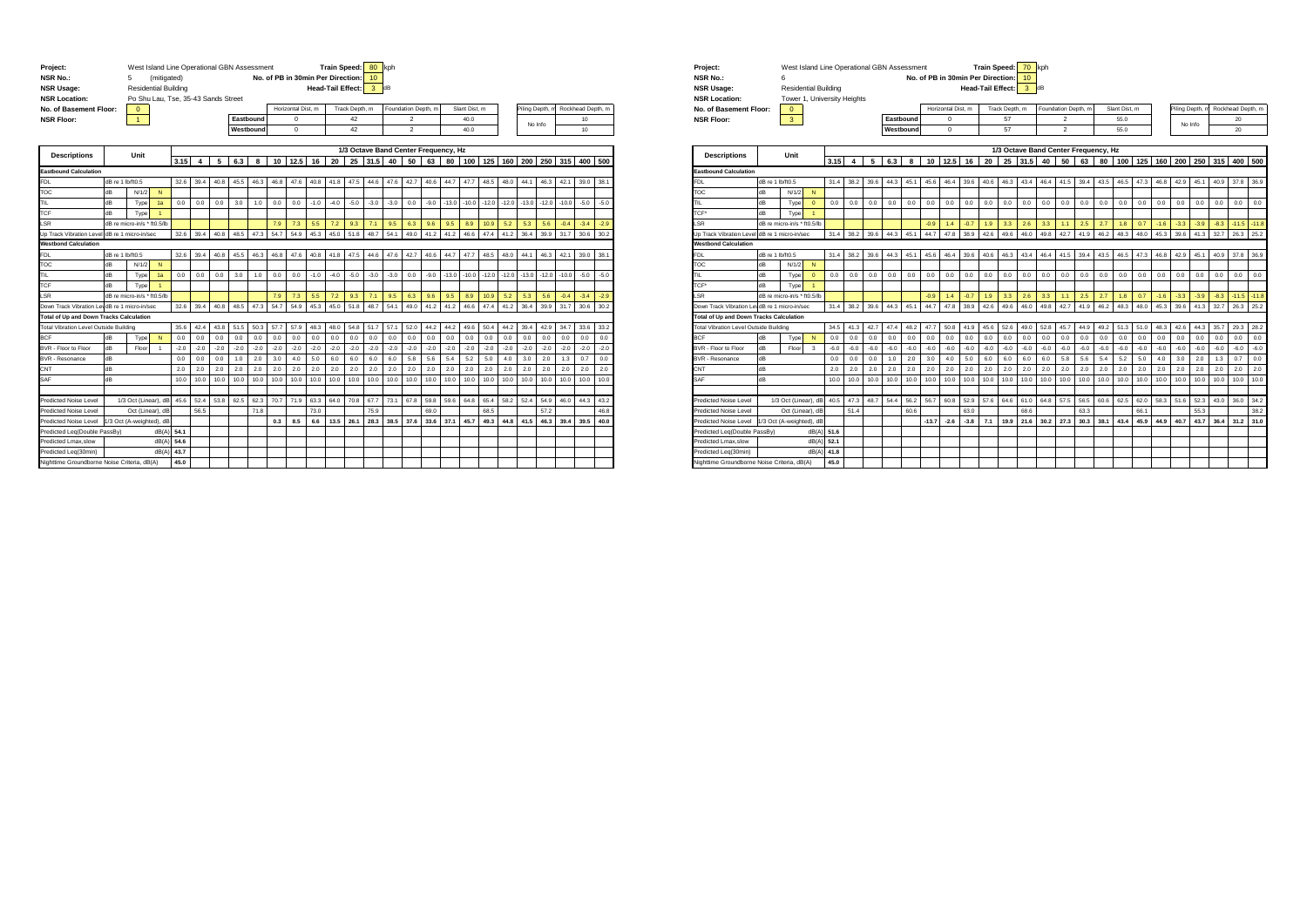| Project:                                       |                      |                                     | West Island Line Operational GBN Assessment |        |        |                |                |           |                |                    |        | <b>Train Speed:</b>               |                | 50             | kph                                  |                     |        |                |               |        |        |                 |                |        |                   |        |
|------------------------------------------------|----------------------|-------------------------------------|---------------------------------------------|--------|--------|----------------|----------------|-----------|----------------|--------------------|--------|-----------------------------------|----------------|----------------|--------------------------------------|---------------------|--------|----------------|---------------|--------|--------|-----------------|----------------|--------|-------------------|--------|
| <b>NSR No.:</b>                                |                      | 7                                   |                                             |        |        |                |                |           |                |                    |        | No. of PB in 30min Per Direction: |                | 10             |                                      |                     |        |                |               |        |        |                 |                |        |                   |        |
| <b>NSR Usage:</b>                              |                      |                                     | <b>Residential Building</b>                 |        |        |                |                |           |                |                    |        | <b>Head-Tail Effect:</b>          |                | $\overline{3}$ | dB                                   |                     |        |                |               |        |        |                 |                |        |                   |        |
| <b>NSR Location:</b>                           |                      | Block D, Kwun Lung Lau              |                                             |        |        |                |                |           |                |                    |        |                                   |                |                |                                      |                     |        |                |               |        |        |                 |                |        |                   |        |
| No. of Basement Floor:                         |                      | $\mathbf{0}$                        |                                             |        |        |                |                |           |                | Horizontal Dist. m |        |                                   | Track Depth, m |                |                                      | Foundation Depth. m |        |                | Slant Dist. m |        |        | Piling Depth, n |                |        | Rockhead Depth, m |        |
| <b>NSR Floor:</b>                              |                      | $\mathbf{1}$                        |                                             |        |        |                |                | Eastbound |                | 26                 |        |                                   | 44             |                |                                      | $\overline{2}$      |        |                | 494           |        |        | To Rock Lvl     |                |        | 8                 |        |
|                                                |                      |                                     |                                             |        |        |                |                | Westbound |                | 22                 |        |                                   | 44             |                |                                      | $\overline{2}$      |        |                | 47.4          |        |        |                 |                |        | 16                |        |
|                                                |                      |                                     |                                             |        |        |                |                |           |                |                    |        |                                   |                |                |                                      |                     |        |                |               |        |        |                 |                |        |                   |        |
| <b>Descriptions</b>                            |                      | Unit                                |                                             |        |        |                |                |           |                |                    |        |                                   | 25             | 31.5           | 1/3 Octave Band Center Frequency, Hz |                     |        |                |               |        |        | 200             |                |        |                   |        |
| <b>Eastbound Calculation</b>                   |                      |                                     |                                             | 3.15   | 4      | 5              | 6.3            | 8         | 10             | 12.5               | 16     | 20                                |                |                | 40                                   | 50                  | 63     | 80             | 100           | 125    | 160    |                 | 250            | 315    | 400               | 500    |
|                                                | dB re 1 lb/ft0.5     |                                     |                                             | 28.5   | 35.3   | 36.7           | 414            | 42.2      |                | 43.5               | 36.7   | 37.7                              | 43.4           | 40.5           | 43.5                                 | 38.6                | 36.5   |                | 43.6          |        |        | 40.0            | 42.2           | 38.0   | 34.9              | 34.0   |
| FDL<br>гос                                     | dB                   | N/1/2                               | N                                           |        |        |                |                |           | 42.7           |                    |        |                                   |                |                |                                      |                     |        | 40.6           |               | 44.4   | 43.9   |                 |                |        |                   |        |
| TIL                                            | dB                   | Type                                | $\mathbf{0}$                                | 0.0    | 0.0    | 0 <sub>0</sub> | 0 <sub>0</sub> | 0.0       | 0 <sub>0</sub> | 0.0                | 0.0    | 0.0                               | 0.0            | 0.0            | 0.0                                  | 0.0                 | 0.0    | 0 <sub>0</sub> | 0.0           | 0.0    | 0.0    | 0.0             | 0 <sub>0</sub> | 0.0    | 0.0               | 0.0    |
| <b>CF</b>                                      | dB                   |                                     | 5                                           | $-5.0$ | $-5.0$ | $-5.0$         | $-5.0$         | $-5.0$    | $-5.0$         | $-5.0$             | $-5.0$ | $-5.0$                            | $-5.0$         | $-5.0$         | $-5.0$                               | $-5.0$              | $-5.0$ | $-5.0$         | $-5.0$        | $-5.0$ | $-5.0$ | $-5.0$          | $-5.0$         | $-5.0$ | $-5.0$            | $-5.0$ |
| .SR                                            |                      | Type<br>dB re micro-in/s * ft0.5/lb |                                             |        |        |                |                |           | 2.3            | 3.5                | 1.5    | 3.8                               | 5.5            | 4.2            | 5.6                                  | 3.0                 | 5.1    | 5.1            | 4.3           | 4.4    | 0.9    | $-0.2$          | $-0.4$         | $-5.4$ | $-8.6$            | $-8.5$ |
| Jp Track Vibration Leve                        |                      | dB re 1 micro-in/sec                |                                             | 23.5   | 30.3   | 31.7           | 36.4           | 37.2      | 40.0           | 42.0               | 33.3   | 36.6                              | 43.9           | 39.7           | 44.1                                 | 36.6                | 36.6   | 40.8           | 43.0          | 43.8   | 39.8   | 34.9            | 36.8           | 27.6   | 21.4              | 20.5   |
| <b>Westbond Calculation</b>                    |                      |                                     |                                             |        |        |                |                |           |                |                    |        |                                   |                |                |                                      |                     |        |                |               |        |        |                 |                |        |                   |        |
| <b>FDL</b>                                     | dB re 1 lb/ft0.5     |                                     |                                             | 28.5   | 35.3   | 36.7           | 41.4           | 42.2      | 42.7           | 43.5               | 36.7   | 37.7                              | 43.4           | 40.5           | 43.5                                 | 38.6                | 36.5   | 40.6           | 43.6          | 44.4   | 43.9   | 40.0            | 42.2           | 38.0   | 34.9              | 34.0   |
| TOC                                            | dB                   | N/1/2                               | N                                           |        |        |                |                |           |                |                    |        |                                   |                |                |                                      |                     |        |                |               |        |        |                 |                |        |                   |        |
| TIL                                            | dB                   | Type                                | $\mathbf{0}$                                | 0.0    | 0.0    | 0.0            | 0.0            | 0.0       | 0.0            | 0.0                | 0.0    | 0.0                               | 0.0            | 0.0            | 0.0                                  | 0.0                 | 0.0    | 0.0            | 0.0           | 0.0    | 0.0    | 0.0             | 0.0            | 0.0    | 0.0               | 0.0    |
| <b>TCF</b>                                     | dB                   | Type                                | 5                                           | $-5.0$ | $-5.0$ | $-5.0$         | $-5.0$         | $-5.0$    | $-5.0$         | $-5.0$             | $-5.0$ | $-5.0$                            | $-5.0$         | $-5.0$         | $-5.0$                               | $-5.0$              | $-5.0$ | $-5.0$         | $-5.0$        | $-5.0$ | $-5.0$ | $-5.0$          | $-5.0$         | $-5.0$ | $-5.0$            | $-5.0$ |
| .SR                                            |                      | dB re micro-in/s * ft0.5/lb         |                                             |        |        |                |                |           | 3.4            | 4.3                | 2.4    | 4.5                               | 6.3            | 4.8            | 6.4                                  | 3.7                 | 6.0    | 6.0            | 5.3           | 5.8    | 1.8    | 1.0             | 0.9            | $-4.4$ | $-7.5$            | $-7.4$ |
| Down Track Vibration Le                        | dB re 1 micro-in/sec |                                     |                                             | 23.5   | 30.3   | 31.7           | 36.4           | 37.2      | 41.2           | 42.8               | 34.1   | 37.3                              | 44.7           | 40.3           | 44.9                                 | 37.3                | 37.5   | 41.7           | 43.9          | 45.2   | 40.7   | 36.0            | 38.1           | 28.7   | 22.4              | 21.7   |
| <b>Total of Up and Down Tracks Calculation</b> |                      |                                     |                                             |        |        |                |                |           |                |                    |        |                                   |                |                |                                      |                     |        |                |               |        |        |                 |                |        |                   |        |
| <b>Total Vibration Level Outside Building</b>  |                      |                                     |                                             | 26.5   | 33.3   | 34.7           | 39.4           | 40.2      | 43.6           | 45.4               | 36.7   | 39.9                              | 47.3           | 43.0           | 47.5                                 | 40.0                | 40.1   | 44.2           | 46.5          | 47.6   | 43.3   | 38.5            | 40.5           | 31.2   | 24.9              | 24.1   |
| <b>BCF</b>                                     | dB                   | Type                                | ${\sf N}$                                   | 0.0    | 0.0    | 0.0            | 0.0            | 0.0       | 0.0            | 0.0                | 0.0    | 0.0                               | 0.0            | 0.0            | 0.0                                  | 0.0                 | 0.0    | 0.0            | 0.0           | 0.0    | 0.0    | 0.0             | 0.0            | 0.0    | 0.0               | 0.0    |
| BVR - Floor to Floor                           | dB                   | Floor                               |                                             | $-2.0$ | $-2.0$ | $-2.0$         | $-2.0$         | $-2.0$    | $-2.0$         | $-2.0$             | $-2.0$ | $-2.0$                            | $-2.0$         | $-2.0$         | $-2.0$                               | $-2.0$              | $-2.0$ | $-2.0$         | $-2.0$        | $-2.0$ | $-2.0$ | $-2.0$          | $-2.0$         | $-2.0$ | $-2.0$            | $-2.0$ |
| <b>BVR - Resonance</b>                         | dB                   |                                     |                                             | 0.0    | 0.0    | 0.0            | 1.0            | 2.0       | 3.0            | 4.0                | 5.0    | 6.0                               | 6.0            | 6.0            | 6.0                                  | 5.8                 | 5.6    | 5.4            | 5.2           | 5.0    | 4.0    | 3.0             | 2.0            | 1.3    | 0.7               | 0.0    |
| CNT                                            | dB                   |                                     |                                             | 2.0    | 2.0    | 2.0            | 2.0            | 2.0       | 2.0            | 2.0                | 2.0    | 2.0                               | 2.0            | 2.0            | 2.0                                  | 2.0                 | 2.0    | 2.0            | 2.0           | 2.0    | 2.0    | 2.0             | 2.0            | 2.0    | 2.0               | 2.0    |
| SAF                                            | dB                   |                                     |                                             | 10.0   | 10.0   | 10.0           | 10.0           | 10.0      | 10.0           | 10.0               | 10.0   | 10.0                              | 10.0           | 10.0           | 10.0                                 | 10.0                | 10.0   | 10.0           | 10.0          | 10.0   | 10.0   | 10.0            | 10.0           | 10.0   | 10.0              | 10.0   |
|                                                |                      |                                     |                                             |        |        |                |                |           |                |                    |        |                                   |                |                |                                      |                     |        |                |               |        |        |                 |                |        |                   |        |
| assby Noise Level                              |                      | 1/3 Oct (Linear), dB                |                                             | 36.5   | 43.3   | 44.7           | 50.4           | 52.2      | 56.6           | 59.4               | 51.7   | 55.9                              | 63.3           | 59.0           | 63.5                                 | 55.8                | 55.7   | 59.6           | 61.7          | 62.6   | 57.3   | 51.5            | 52.5           | 42.5   | 35.6              | 34.1   |
| Passby Noise Level                             |                      | Oct (Linear), dB                    |                                             |        | 47.5   |                |                | 58.7      |                |                    | 61.5   |                                   |                | 67.2           |                                      |                     | 62.2   |                |               | 65.8   |        |                 | 55.3           |        |                   | 38.0   |
| Passby Noise Level                             |                      | /3 Oct (A-weighted), dB             |                                             |        |        |                |                |           | $-13.8$        | $-4.0$             | $-5.0$ | 5.4                               | 18.6           | 19.6           | 28.9                                 | 25.6                | 29.5   | 37.1           | 42.6          | 46.5   | 43.9   | 40.6            | 43.9           | 35.9   | 30.8              | 30.9   |
| Predicted Leg(Double PassBy)                   |                      |                                     | dB(A)                                       | 51.4   |        |                |                |           |                |                    |        |                                   |                |                |                                      |                     |        |                |               |        |        |                 |                |        |                   |        |
| Predicted Lmax, slow                           |                      |                                     | dB(A)                                       | 51.9   |        |                |                |           |                |                    |        |                                   |                |                |                                      |                     |        |                |               |        |        |                 |                |        |                   |        |
| Predicted Leg(30min)                           |                      |                                     | dB(A                                        | 43.0   |        |                |                |           |                |                    |        |                                   |                |                |                                      |                     |        |                |               |        |        |                 |                |        |                   |        |
| Nighttime Groundborne Noise Criteria, dB(A)    |                      |                                     |                                             | 45.0   |        |                |                |           |                |                    |        |                                   |                |                |                                      |                     |        |                |               |        |        |                 |                |        |                   |        |

| Project:               | West Island Line Operational GBN Assessment |           |                                      | Train Speed: 60 kph                |                     |               |            |                                   |
|------------------------|---------------------------------------------|-----------|--------------------------------------|------------------------------------|---------------------|---------------|------------|-----------------------------------|
| <b>NSR No.:</b>        |                                             |           | No. of PB in 30min Per Direction: 10 |                                    |                     |               |            |                                   |
| <b>NSR Usage:</b>      | <b>Residential Building</b>                 |           |                                      | <b>Head-Tail Effect:</b><br>$3$ dB |                     |               |            |                                   |
| <b>NSR Location:</b>   | Kwun Lung Lau New Development Site          |           |                                      |                                    |                     |               |            |                                   |
| No. of Basement Floor: |                                             |           | Horizontal Dist. m                   | Track Depth, m                     | Foundation Depth, m | Slant Dist. m |            | Piling Depth, m Rockhead Depth, m |
| <b>NSR Floor:</b>      |                                             | Eastbound | 36                                   | 34                                 |                     | 49.5          | To Rock Lv |                                   |
|                        |                                             | Westbound | 40                                   | 34                                 |                     | 52.5          |            | 16                                |

| <b>Descriptions</b>                            |                  | Unit                        |                      |        |         |         |         |         |         |                |         |         |         | 1/3 Octave Band Center Frequency, Hz |         |                |         |         |         |         |         |                |                |         |         |         |
|------------------------------------------------|------------------|-----------------------------|----------------------|--------|---------|---------|---------|---------|---------|----------------|---------|---------|---------|--------------------------------------|---------|----------------|---------|---------|---------|---------|---------|----------------|----------------|---------|---------|---------|
|                                                |                  |                             |                      | 3.15   |         | 5       | 6.3     | 8       | 10      | 12.5           | 16      | 20      | 25      | 31.5                                 | 40      | 50             | 63      | 80      | 100     | 125     | 160     | 200            | 250            | 315     | 400     | 500     |
| <b>Eastbound Calculation</b>                   |                  |                             |                      |        |         |         |         |         |         |                |         |         |         |                                      |         |                |         |         |         |         |         |                |                |         |         |         |
| <b>FDL</b>                                     | dB re 1 lb/ft0.5 |                             |                      | 30.1   | 36.9    | 38.3    | 43.0    | 43.8    | 44.3    | 45.1           | 38.3    | 39.3    | 45.0    | 42.1                                 | 45.1    | 40.2           | 38.1    | 42.2    | 45.2    | 46.0    | 45.5    | 41.6           | 43.8           | 39.6    | 36.5    | 35.6    |
| TOC                                            | dB               | N/1/2                       | $\mathsf{N}$         |        |         |         |         |         |         |                |         |         |         |                                      |         |                |         |         |         |         |         |                |                |         |         |         |
| TIL                                            | dB               | Type                        | $\Omega$             | 0.0    | 0.0     | 0.0     | 0.0     | 0.0     | 0.0     | 0 <sub>0</sub> | 0.0     | 0.0     | 0.0     | 0.0                                  | 0.0     | 0 <sub>0</sub> | 0.0     | 0.0     | 0.0     | 0.0     | 0.0     | 0 <sub>0</sub> | 0 <sub>0</sub> | 0.0     | 0.0     | 0.0     |
| TCF                                            | dB               | Type                        | $\overline{1}$       |        |         |         |         |         |         |                |         |         |         |                                      |         |                |         |         |         |         |         |                |                |         |         |         |
| .SR                                            |                  | dB re micro-in/s * ft0.5/lb |                      |        |         |         |         |         | 2.2     | 3.4            | 1.5     | 3.8     | 5.4     | 4.2                                  | 5.5     | 3.0            | 5.0     | 5.1     | 4.3     | 4.3     | 0.8     | $-0.2$         | $-0.5$         | $-5.5$  | $-8.6$  | $-8.6$  |
| Jo Track Vibration Level dB re 1 micro-in/sec  |                  |                             |                      | 30.1   | 36.9    | 38.3    | 43.0    | 43.8    | 46.5    | 48.5           | 39.8    | 43.1    | 50.4    | 46.3                                 | 50.6    | 43.2           | 43.1    | 47.3    | 49.5    | 50.3    | 46.3    | 41.4           | 43.3           | 34.1    | 27.9    | 27.0    |
| <b>Westbond Calculation</b>                    |                  |                             |                      |        |         |         |         |         |         |                |         |         |         |                                      |         |                |         |         |         |         |         |                |                |         |         |         |
| FDL                                            | dB re 1 lb/ft0.5 |                             |                      | 30.1   | 36.9    | 38.3    | 43.0    | 43.8    | 44.3    | 45.1           | 38.3    | 39.3    | 45.0    | 42.1                                 | 45.1    | 40.2           | 38.1    | 42.2    | 45.2    | 46.0    | 45.5    | 41.6           | 43.8           | 39.6    | 36.5    | 35.6    |
| TOC                                            | dB               | N/1/2                       | N                    |        |         |         |         |         |         |                |         |         |         |                                      |         |                |         |         |         |         |         |                |                |         |         |         |
| TIL                                            | dB               | Type                        | $\mathbf{0}$         | 0.0    | 0.0     | 0.0     | 0.0     | 0.0     | 0.0     | 0.0            | 0.0     | 0.0     | 0.0     | 0.0                                  | 0.0     | 0.0            | 0.0     | 0.0     | 0.0     | 0.0     | 0.0     | 0.0            | 0.0            | 0.0     | 0.0     | 0.0     |
| <b>TCF</b>                                     | dB               | Type                        | $\blacktriangleleft$ |        |         |         |         |         |         |                |         |         |         |                                      |         |                |         |         |         |         |         |                |                |         |         |         |
| .SR                                            |                  | dB re micro-in/s * ft0.5/lb |                      |        |         |         |         |         | 0.5     | 2.3            | 0.3     | 2.8     | 4.2     | 3.3                                  | 4.3     | 2.0            | 3.6     | 3.8     | 2.9     | 2.3     | $-0.5$  | $-1.9$         | $-2.3$         | $-7.0$  | 10.2    | $-10.3$ |
| Down Track Vibration LevidB re 1 micro-in/sec  |                  |                             |                      | 30.1   | 36.9    | 38.3    | 43.0    | 43.8    | 44.8    | 47.4           | 38.6    | 42.1    | 49.2    | 45.4                                 | 49.4    | 42.2           | 41.7    | 46.0    | 48.1    | 48.3    | 45.0    | 39.7           | 41.5           | 32.6    | 26.3    | 25.3    |
| <b>Total of Up and Down Tracks Calculation</b> |                  |                             |                      |        |         |         |         |         |         |                |         |         |         |                                      |         |                |         |         |         |         |         |                |                |         |         |         |
| Total Vibration Level Outside Building         |                  |                             |                      | 33.1   | 39.9    | 41.3    | 46.0    | 46.8    | 48.7    | 51.0           | 42.2    | 45.6    | 52.9    | 48.9                                 | 53.1    | 45.7           | 45.5    | 49.7    | 51.9    | 52.5    | 48.7    | 43.6           | 45.5           | 36.4    | 30.2    | 29.2    |
| <b>BCF</b>                                     | dB               | Type                        | $\mathsf{N}$         | 0.0    | 0.0     | 0.0     | 0.0     | 0.0     | 0.0     | 0 <sub>0</sub> | 0.0     | 0.0     | 0.0     | 0.0                                  | 0.0     | 0.0            | 0.0     | 0.0     | 0.0     | 0.0     | 0.0     | 0.0            | 0.0            | 0.0     | 0.0     | 0.0     |
| BVR - Floor to Floor                           | dB               | Floor                       | 5.                   | $-100$ | $-10.0$ | $-10.0$ | $-10.0$ | $-10.0$ | $-10.0$ | $-100$         | $-10.0$ | $-10.0$ | $-10.0$ | $-10.0$                              | $-10.0$ | $-10.0$        | $-10.0$ | $-10.0$ | $-10.0$ | $-10.0$ | $-10.0$ | $-10.0$        | $-10.0$        | $-10.0$ | $-10.0$ | $-10.0$ |
| <b>BVR - Resonance</b>                         | dB               |                             |                      | 0.0    | 0.0     | 0.0     | 1.0     | 2.0     | 3.0     | 4.0            | 5.0     | 6.0     | 6.0     | 6.0                                  | 6.0     | 5.8            | 5.6     | 5.4     | 5.2     | 5.0     | 4.0     | 3.0            | 2.0            | 1.3     | 0.7     | 0.0     |
| CNT                                            | dB               |                             |                      | 2.0    | 2.0     | 2.0     | 2.0     | 2.0     | 2.0     | 2.0            | 2.0     | 2.0     | 2.0     | 2.0                                  | 2.0     | 2.0            | 2.0     | 2.0     | 2.0     | 2.0     | 2.0     | 2.0            | 2.0            | 2.0     | 2.0     | 2.0     |
| SAF                                            | dB               |                             |                      | 10.0   | 10.0    | 10.0    | 10.0    | 10.0    | 10.0    | 10.0           | 10.0    | 10.0    | 10.0    | 10.0                                 | 10.0    | 10.0           | 10.0    | 10.0    | 10.0    | 10.0    | 10.0    | 10.0           | 10.0           | 10.0    | 10.0    | 10.0    |
|                                                |                  |                             |                      |        |         |         |         |         |         |                |         |         |         |                                      |         |                |         |         |         |         |         |                |                |         |         |         |
| Passby Noise Level                             |                  | 1/3 Oct (Linear), dB        |                      | 35.1   | 41.9    | 43.3    | 49.0    | 50.8    | 53.7    | 57.0           | 49.2    | 53.6    | 60.9    | 56.9                                 | 61.1    | 53.5           | 53.1    | 57.1    | 59.1    | 59.5    | 54.7    | 48.6           | 49.5           | 39.7    | 32.9    | 31.2    |
| Passby Noise Level                             |                  | Oct (Linear), dB            |                      |        | 46.0    |         |         | 56.4    |         |                | 59.1    |         |         | 64.8                                 |         |                | 59.7    |         |         | 63.0    |         |                | 52.4           |         |         | 35.1    |
| Passby Noise Level                             |                  | /3 Oct (A-weighted), dB     |                      |        |         |         |         |         | $-16.7$ | $-6.4$         | $-7.5$  | 3.1     | 16.2    | 17.5                                 | 26.5    | 23.3           | 26.9    | 34.6    | 40.0    | 43.4    | 41.3    | 37.7           | 40.9           | 33.1    | 28.1    | 28.0    |
| Predicted Leg(Double PassBy)                   |                  |                             | dB(A                 | 48.5   |         |         |         |         |         |                |         |         |         |                                      |         |                |         |         |         |         |         |                |                |         |         |         |
| Predicted Lmax.slow                            |                  |                             | dB(A                 | 49.0   |         |         |         |         |         |                |         |         |         |                                      |         |                |         |         |         |         |         |                |                |         |         |         |
| Predicted Leg(30min)                           |                  |                             | dB(A                 | 39.4   |         |         |         |         |         |                |         |         |         |                                      |         |                |         |         |         |         |         |                |                |         |         |         |
| Nighttime Groundborne Noise Criteria, dB(A)    |                  |                             |                      | 45.0   |         |         |         |         |         |                |         |         |         |                                      |         |                |         |         |         |         |         |                |                |         |         |         |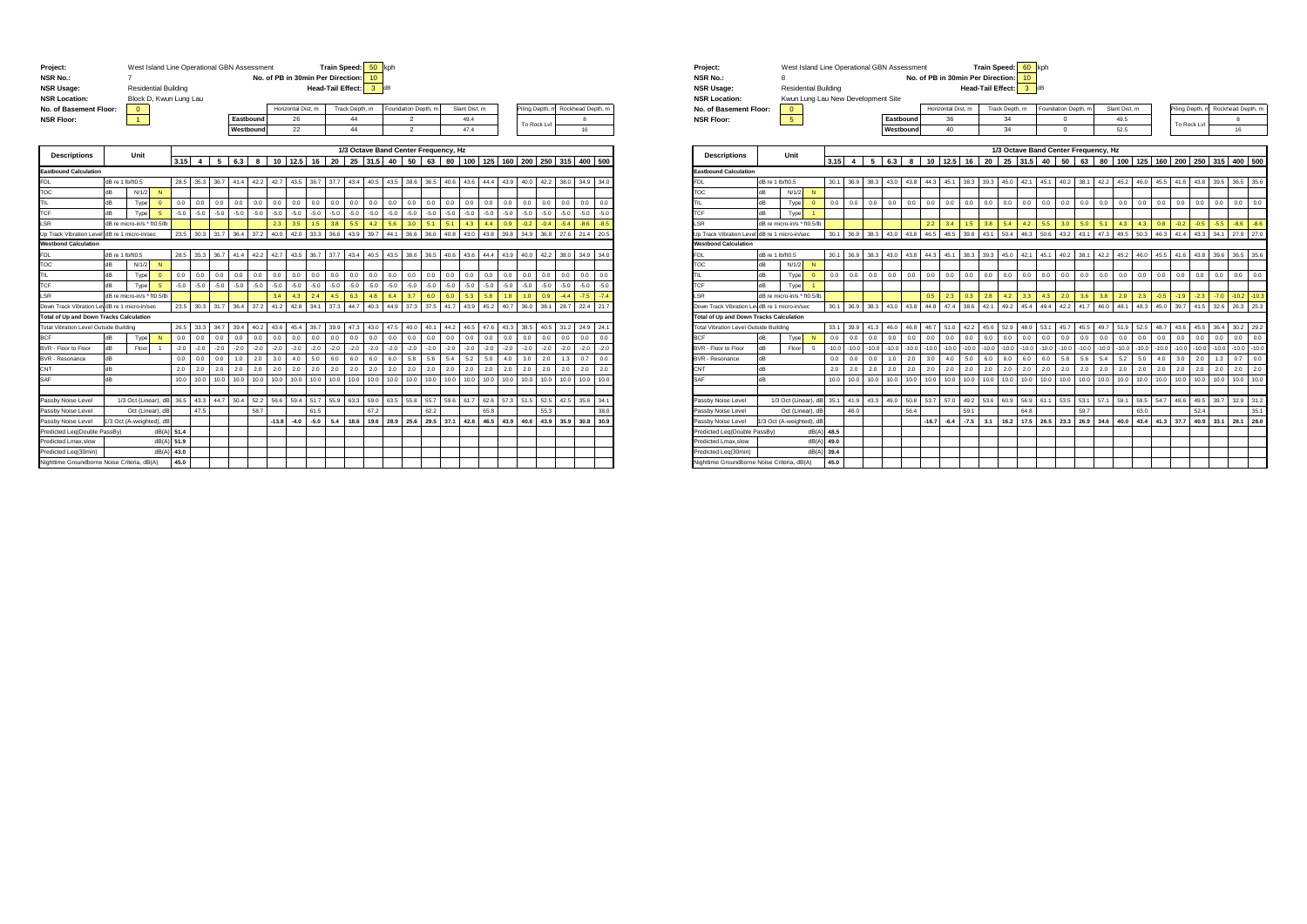| Project:<br><b>NSR No.:</b><br><b>NSR Usage:</b> |                  | West Island Line Operational GBN Assessment<br>9<br><b>Residential Building</b> |                |        |        |        |        |           | No. of PB in 30min Per Direction: |                    |        | <b>Train Speed:</b><br><b>Head-Tail Effect:</b> |                | 60<br>10<br>3 | kph<br>dB |                     |                                      |        |              |        |        |        |                |        |                   |        |
|--------------------------------------------------|------------------|---------------------------------------------------------------------------------|----------------|--------|--------|--------|--------|-----------|-----------------------------------|--------------------|--------|-------------------------------------------------|----------------|---------------|-----------|---------------------|--------------------------------------|--------|--------------|--------|--------|--------|----------------|--------|-------------------|--------|
| <b>NSR Location:</b>                             |                  | East Terrace, Sai Wan Estate                                                    |                |        |        |        |        |           |                                   |                    |        |                                                 |                |               |           |                     |                                      |        |              |        |        |        |                |        |                   |        |
| No. of Basement Floor:                           |                  | $\mathbf{0}$                                                                    |                |        |        |        |        |           |                                   | Horizontal Dist, m |        |                                                 | Track Depth, m |               |           | Foundation Depth, m |                                      |        | Slant Dist_m |        |        |        | iling Depth, m |        | Rockhead Depth, m |        |
| <b>NSR Floor:</b>                                |                  | $\mathbf{1}$                                                                    |                |        |        |        |        | Eastbound |                                   | 17                 |        |                                                 | 46             |               |           | $\mathbf{0}$        |                                      |        | 49.0         |        |        |        |                |        | 23                |        |
|                                                  |                  |                                                                                 |                |        |        |        |        | Westbound |                                   | 17                 |        |                                                 | 46             |               |           | $\Omega$            |                                      |        | 49.0         |        |        |        | To Rock Lvl    |        | 23                |        |
|                                                  |                  |                                                                                 |                |        |        |        |        |           |                                   |                    |        |                                                 |                |               |           |                     |                                      |        |              |        |        |        |                |        |                   |        |
| <b>Descriptions</b>                              |                  | Unit                                                                            |                |        |        |        |        |           |                                   |                    |        |                                                 |                |               |           |                     | 1/3 Octave Band Center Frequency, Hz |        |              |        |        |        |                |        |                   |        |
|                                                  |                  |                                                                                 |                | 3.15   | 4      | 5      | 6.3    | 8         | 10                                | 12.5               | 16     | 20                                              | 25             | 31.5          | 40        | 50                  | 63                                   | 80     | 100          | 125    | 160    | 200    | 250            | 315    | 400               | 500    |
| <b>Eastbound Calculation</b>                     |                  |                                                                                 |                |        |        |        |        |           |                                   |                    |        |                                                 |                |               |           |                     |                                      |        |              |        |        |        |                |        |                   |        |
| <b>FDL</b>                                       | dB re 1 lb/ft0.5 |                                                                                 |                | 30.1   | 36.9   | 38.3   | 43.0   | 43.8      | 44.3                              | 45.1               | 38.3   | 39.3                                            | 45.0           | 42.1          | 45.1      | 40.2                | 38.1                                 | 42.2   | 45.2         | 46.0   | 45.5   | 41.6   | 43.8           | 39.6   | 36.5              | 35.6   |
| TOC                                              | dB               | N/1/2                                                                           | $\overline{2}$ | 10.0   | 10.0   | 10.0   | 10.0   | 10.0      | 10.0                              | 10.0               | 10.0   | 10.0                                            | 10.0           | 10.0          | 10.0      | 10.0                | 10.0                                 | 10.0   | 10.0         | 10.0   | 10.0   | 10.0   | 10.0           | 10.0   | 10.0              | 10.0   |
| TIL.                                             | dB               | Type                                                                            | $\mathbf{0}$   | 0.0    | 0.0    | 0.0    | 0.0    | 0.0       | 0.0                               | 0.0                | 0.0    | 0.0                                             | 0.0            | 0.0           | 0.0       | 0.0                 | 0.0                                  | 0.0    | 0.0          | 0.0    | 0.0    | 0.0    | 0.0            | 0.0    | 0.0               | 0.0    |
| TCF                                              | dB               | Type                                                                            | 1              |        |        |        |        |           |                                   |                    |        |                                                 |                |               |           |                     |                                      |        |              |        |        |        |                |        |                   |        |
| .SR                                              |                  | dB re micro-in/s * ft0.5/lb                                                     |                |        |        |        |        |           | 2.5                               | 3.6                | 1.7    | 4.0                                             | 5.6            | 4.3           | 5.7       | 3.1                 | 5.3                                  | 5.3    | 4.5          | 4.7    | 1.1    | 0.1    | $-0.2$         | $-5.2$ | $-8.4$            | $-8.3$ |
| Up Track Vibration Leve                          |                  | dB re 1 micro-in/sec                                                            |                | 40.1   | 46.9   | 48.3   | 53.0   | 53.8      | 56.8                              | 58.7               | 50.0   | 53.3                                            | 60.6           | 56.4          | 60.8      | 53.3                | 53.4                                 | 57.5   | 59.7         | 60.7   | 56.6   | 51.7   | 53.6           | 44.4   | 38.1              | 37.3   |
| <b>Westbond Calculation</b>                      |                  |                                                                                 |                |        |        |        |        |           |                                   |                    |        |                                                 |                |               |           |                     |                                      |        |              |        |        |        |                |        |                   |        |
| <b>FDL</b>                                       | dB re 1 lb/ft0.5 |                                                                                 |                | 30.1   | 36.9   | 38.3   | 43.0   | 43.8      | 44.3                              | 45.1               | 38.3   | 39.3                                            | 45.0           | 42.1          | 45.1      | 40.2                | 38.1                                 | 42.2   | 45.2         | 46.0   | 45.5   | 41.6   | 43.8           | 39.6   | 36.5              | 35.6   |
| TOC                                              | dB               | N/1/2                                                                           | $\overline{2}$ | 10.0   | 10.0   | 10.0   | 10.0   | 10.0      | 10.0                              | 10.0               | 10.0   | 10.0                                            | 10.0           | 10.0          | 10.0      | 10.0                | 10.0                                 | 10.0   | 10.0         | 10.0   | 10.0   | 10.0   | 10.0           | 10.0   | 10.0              | 10.0   |
| TIL                                              | dB               | Type                                                                            | $\mathbf{0}$   | 0.0    | 0.0    | 0.0    | 0.0    | 0.0       | 0.0                               | 0.0                | 0.0    | 0.0                                             | 0.0            | 0.0           | 0.0       | 0.0                 | 0.0                                  | 0.0    | 0.0          | 0.0    | 0.0    | 0.0    | 0.0            | 0.0    | 0.0               | 0.0    |
| TCF                                              | dB               | Туре                                                                            | ٩              |        |        |        |        |           |                                   |                    |        |                                                 |                |               |           |                     |                                      |        |              |        |        |        |                |        |                   |        |
| .SR                                              |                  | dB re micro-in/s * ft0.5/lb                                                     |                |        |        |        |        |           | 2.5                               | 3.6                | 1.7    | 4.0                                             | 5.6            | 4.3           | 5.7       | 3.1                 | 5.3                                  | 5.3    | 4.5          | 4.7    | 1.1    | 0.1    | $-0.2$         | $-5.2$ | $-8.4$            | $-8.3$ |
| Down Track Vibration LevidB re 1 micro-in/sec    |                  |                                                                                 |                | 401    | 46.9   | 48.3   | 53.0   | 53.8      | 56.8                              | 58.7               | 50.0   | 53.3                                            | 60.6           | 56.4          | 60.8      | 53.3                | 53.4                                 | 57.5   | 59.7         | 60.7   | 56.6   | 51.7   | 53.6           | 44.4   | 38.1              | 37.3   |
| <b>Total of Up and Down Tracks Calculation</b>   |                  |                                                                                 |                |        |        |        |        |           |                                   |                    |        |                                                 |                |               |           |                     |                                      |        |              |        |        |        |                |        |                   |        |
| Total Vibration Level Outside Building           |                  |                                                                                 |                | 43.1   | 49.9   | 51.3   | 56.0   | 56.8      | 59.8                              | 61.7               | 53.0   | 56.3                                            | 63.6           | 59.4          | 63.8      | 56.3                | 56.4                                 | 60.5   | 62.7         | 63.7   | 59.6   | 54.7   | 56.6           | 47.4   | 41.1              | 40.3   |
| <b>BCF</b>                                       | dB               | Type                                                                            | N              | 0.0    | 0.0    | 0.0    | 0.0    | 0.0       | 0.0                               | 0.0                | 0.0    | 0.0                                             | 0.0            | 0.0           | 0.0       | 0.0                 | 0.0                                  | 0.0    | 0.0          | 0.0    | 0.0    | 0.0    | 0.0            | 0.0    | 0.0               | 0.0    |
| BVR - Floor to Floor                             | dB               | Floor                                                                           | $\overline{1}$ | $-2.0$ | $-2.0$ | $-2.0$ | $-2.0$ | $-2.0$    | $-2.0$                            | $-2.0$             | $-2.0$ | $-2.0$                                          | $-2.0$         | $-2.0$        | $-2.0$    | $-2.0$              | $-2.0$                               | $-2.0$ | $-2.0$       | $-2.0$ | $-2.0$ | $-2.0$ | $-2.0$         | $-2.0$ | $-2.0$            | $-2.0$ |
| <b>BVR - Resonance</b>                           | dB               |                                                                                 |                | 0.0    | 0.0    | 0.0    | 1.0    | 2.0       | 3.0                               | 4.0                | 5.0    | 6.0                                             | 6.0            | 6.0           | 6.0       | 5.8                 | 5.6                                  | 5.4    | 5.2          | 5.0    | 4.0    | 3.0    | 2.0            | 1.3    | 0.7               | 0.0    |
| CNT                                              | dB               |                                                                                 |                | 2.0    | 2.0    | 2.0    | 2.0    | 2.0       | 2.0                               | 2.0                | 2.0    | 2.0                                             | 2.0            | 2.0           | 2.0       | 2.0                 | 2.0                                  | 2.0    | 2.0          | 2.0    | 2.0    | 2.0    | 2.0            | 2.0    | 2.0               | 2.0    |
| SAF                                              | dB               |                                                                                 |                | 10.0   | 10.0   | 10.0   | 10.0   | 10.0      | 10.0                              | 10.0               | 10.0   | 10.0                                            | 10.0           | 10.0          | 10.0      | 10.0                | 10.0                                 | 10.0   | 10.0         | 10.0   | 10.0   | 10.0   | 10.0           | 10.0   | 10.0              | 10.0   |
|                                                  |                  |                                                                                 |                |        |        |        |        |           |                                   |                    |        |                                                 |                |               |           |                     |                                      |        |              |        |        |        |                |        |                   |        |
| Passby Noise Level                               |                  | 1/3 Oct (Linear), dB                                                            |                | 53.1   | 59.9   | 61.3   | 67.0   | 68.8      | 72.8                              | 75.7               | 68.0   | 72.3                                            | 79.6           | 75.4          | 79.8      | 72.1                | 72.0                                 | 75.9   | 77.9         | 78.7   | 73.6   | 67.7   | 68.6           | 58.7   | 51.8              | 50.3   |
| Passby Noise Level                               |                  | Oct (Linear), dB                                                                |                |        | 64.0   |        |        | 75.0      |                                   |                    | 778    |                                                 |                | 83.5          |           |                     | 78.5                                 |        |              | 82.0   |        |        | 714            |        |                   | 54.1   |
| Passby Noise Level                               |                  | /3 Oct (A-weighted), dB                                                         |                |        |        |        |        |           | 2.4                               | 12.3               | 11.3   | 21.8                                            | 34.9           | 36.0          | 45.2      | 41.9                | 45.8                                 | 53.4   | 58.8         | 62.6   | 60.2   | 56.8   | 60.0           | 52.1   | 47.0              | 47.1   |
| Predicted Leq(Double PassBy)                     |                  |                                                                                 | dB(A)          | 67.5   |        |        |        |           |                                   |                    |        |                                                 |                |               |           |                     |                                      |        |              |        |        |        |                |        |                   |        |
| Predicted Lmax.slow                              |                  |                                                                                 | dB(A           | 68.0   |        |        |        |           |                                   |                    |        |                                                 |                |               |           |                     |                                      |        |              |        |        |        |                |        |                   |        |
| Predicted Leg(30min)                             |                  |                                                                                 | AB(A)          | 58.4   |        |        |        |           |                                   |                    |        |                                                 |                |               |           |                     |                                      |        |              |        |        |        |                |        |                   |        |
| Nighttime Groundborne Noise Criteria, dB(A)      |                  |                                                                                 |                | 45.0   |        |        |        |           |                                   |                    |        |                                                 |                |               |           |                     |                                      |        |              |        |        |        |                |        |                   |        |

| Project:               | West Island Line Operational GBN Assessment |           |                                      | Train Speed: 60 kph      |                     |               |             |                                   |
|------------------------|---------------------------------------------|-----------|--------------------------------------|--------------------------|---------------------|---------------|-------------|-----------------------------------|
| <b>NSR No.:</b>        | (mitigated)                                 |           | No. of PB in 30min Per Direction: 10 |                          |                     |               |             |                                   |
| <b>NSR Usage:</b>      | <b>Residential Building</b>                 |           |                                      | <b>Head-Tail Effect:</b> | <b>IdB</b>          |               |             |                                   |
| <b>NSR Location:</b>   | East Terrace, Sai Wan Estate                |           |                                      |                          |                     |               |             |                                   |
| No. of Basement Floor: | $\Omega$                                    |           | Horizontal Dist. m                   | Track Depth, m           | Foundation Depth, m | Slant Dist. m |             | Piling Depth, m Rockhead Depth, m |
| <b>NSR Floor:</b>      |                                             | Eastbound | 17                                   | 46                       |                     | 49.0          | To Rock LvI | 23                                |
|                        |                                             | Westbound | 17                                   | 46                       |                     | 49.0          |             | 23                                |

| <b>Descriptions</b>                            |                  | Unit                        |                      |       |        |        |        |        |        |                |        |        |        | 1/3 Octave Band Center Frequency, Hz |        |        |        |         |         |         |         |         |         |         |        |        |
|------------------------------------------------|------------------|-----------------------------|----------------------|-------|--------|--------|--------|--------|--------|----------------|--------|--------|--------|--------------------------------------|--------|--------|--------|---------|---------|---------|---------|---------|---------|---------|--------|--------|
|                                                |                  |                             |                      | 3.15  |        | 5      | 6.3    | 8      | 10     | 12.5           | 16     | 20     | 25     | 31.5                                 | 40     | 50     | 63     | 80      | 100     | 125     | 160     | 200     | 250     | 315     | 400    | 500    |
| <b>Eastbound Calculation</b>                   |                  |                             |                      |       |        |        |        |        |        |                |        |        |        |                                      |        |        |        |         |         |         |         |         |         |         |        |        |
| <b>FDL</b>                                     | dB re 1 lb/ft0.5 |                             |                      | 30.1  | 36.9   | 38.3   | 43.0   | 43.8   | 44.3   | 45.1           | 38.3   | 39.3   | 45.0   | 42.1                                 | 45.1   | 40.2   | 38.1   | 42.2    | 45.2    | 46.0    | 45.5    | 41.6    | 43.8    | 39.6    | 36.5   | 35.6   |
| TOC                                            | dB               | N/1/2                       | $\overline{1}$       | 5.0   | 5.0    | 5.0    | 5.0    | 5.0    | 5.0    | 5.0            | 5.0    | 5.0    | 5.0    | 5.0                                  | 5.0    | 5.0    | 5.0    | 5.0     | 5.0     | 5.0     | 5.0     | 5.0     | 5.0     | 5.0     | 5.0    | 5.0    |
| TIL                                            | dB               | Type                        | 1a                   | 0.0   | 0.0    | 0.0    | 3.0    | 1.0    | 0.0    | 0 <sub>0</sub> | $-1.0$ | $-4.0$ | $-5.0$ | $-3.0$                               | $-3.0$ | 0.0    | $-9.0$ | $-13.0$ | $-10.0$ | $-12.0$ | $-12.0$ | $-13.0$ | $-12.0$ | $-10.0$ | $-5.0$ | $-5.0$ |
| TCF                                            | dB               | Type                        | $\overline{1}$       |       |        |        |        |        |        |                |        |        |        |                                      |        |        |        |         |         |         |         |         |         |         |        |        |
| .SR                                            |                  | dB re micro-in/s * ft0.5/lb |                      |       |        |        |        |        | 2.5    | 3.6            | 1.7    | 4.0    | 5.6    | 4.3                                  | 5.7    | 3.1    | 5.3    | 5.3     | 4.5     | 4.7     | 1.1     | 0.1     | $-0.2$  | $-5.2$  | $-8.4$ | $-8.3$ |
| Jo Track Vibration Level dB re 1 micro-in/sec  |                  |                             |                      | 35.1  | 41.9   | 43.3   | 51.0   | 49.8   | 51.8   | 53.7           | 44.0   | 44.3   | 50.6   | 48.4                                 | 52.8   | 48.3   | 39.4   | 39.5    | 44.7    | 43.7    | 39.6    | 33.7    | 36.6    | 29.4    | 28.1   | 27.3   |
| <b>Westbond Calculation</b>                    |                  |                             |                      |       |        |        |        |        |        |                |        |        |        |                                      |        |        |        |         |         |         |         |         |         |         |        |        |
| FDL                                            | dB re 1 lb/ft0.5 |                             |                      | 30.1  | 36.9   | 38.3   | 43.0   | 43.8   | 44.3   | 45.1           | 38.3   | 39.3   | 45.0   | 42.1                                 | 45.1   | 40.2   | 38.1   | 42.2    | 45.2    | 46.0    | 45.5    | 41.6    | 43.8    | 39.6    | 36.5   | 35.6   |
| TOC                                            | dB               | N/1/2                       | и                    | 5.0   | 5.0    | 5.0    | 5.0    | 5.0    | 5.0    | 5.0            | 5.0    | 5.0    | 5.0    | 5.0                                  | 5.0    | 5.0    | 5.0    | 5.0     | 5.0     | 5.0     | 5.0     | 5.0     | 5.0     | 5.0     | 5.0    | 5.0    |
| TIL                                            | dB               | Type                        | 1a                   | 0.0   | 0.0    | 0.0    | 3.0    | 1.0    | 0.0    | 0.0            | $-1.0$ | $-4.0$ | $-5.0$ | $-3.0$                               | $-3.0$ | 0.0    | $-9.0$ | $-13.0$ | $-10.0$ | $-12.0$ | $-12.0$ | $-13.0$ | $-12.0$ | $-10.0$ | $-5.0$ | $-5.0$ |
| TCF                                            | dB               | Type                        | $\blacktriangleleft$ |       |        |        |        |        |        |                |        |        |        |                                      |        |        |        |         |         |         |         |         |         |         |        |        |
| .SR                                            |                  | dB re micro-in/s * ft0.5/lb |                      |       |        |        |        |        | 2.5    | 3.6            | 1.7    | 4.0    | 5.6    | 4.3                                  | 5.7    | 3.1    | 5.3    | 5.3     | 4.5     | 4.7     | 1.1     | 0.1     | $-0.2$  | $-5.2$  | $-84$  | $-8.3$ |
| Down Track Vibration LevidB re 1 micro-in/sec  |                  |                             |                      | 35.1  | 41.9   | 43.3   | 51.0   | 49.8   | 51.8   | 53.7           | 44.0   | 44.3   | 50.6   | 48.4                                 | 52.8   | 48.3   | 39.4   | 39.5    | 44.7    | 43.7    | 39.6    | 33.7    | 36.6    | 29.4    | 28.1   | 27.3   |
| <b>Total of Up and Down Tracks Calculation</b> |                  |                             |                      |       |        |        |        |        |        |                |        |        |        |                                      |        |        |        |         |         |         |         |         |         |         |        |        |
| Total Vibration Level Outside Building         |                  |                             |                      | 38.1  | 44.9   | 46.3   | 54.0   | 52.8   | 54.8   | 56.7           | 47.0   | 47.3   | 53.6   | 51.4                                 | 55.8   | 51.3   | 42.4   | 42.5    | 47.7    | 46.7    | 42.6    | 36.7    | 39.6    | 32.4    | 31.1   | 30.3   |
| <b>BCF</b>                                     | dB               | Type                        | $\mathsf{N}$         | 0.0   | 0.0    | 0.0    | 0.0    | 0.0    | 0.0    | 0.0            | 0.0    | 0.0    | 0.0    | 0.0                                  | 0.0    | 0.0    | 0.0    | 0.0     | 0.0     | 0.0     | 0.0     | 0.0     | 0.0     | 0.0     | 0.0    | 0.0    |
| <b>BVR - Floor to Floor</b>                    | dB               | Floor                       | 1                    | $-20$ | $-2.0$ | $-2.0$ | $-2.0$ | $-2.0$ | $-2.0$ | $-2.0$         | $-2.0$ | $-2.0$ | $-2.0$ | $-2.0$                               | $-2.0$ | $-2.0$ | $-2.0$ | $-2.0$  | $-2.0$  | $-2.0$  | $-2.0$  | $-2.0$  | $-2.0$  | $-2.0$  | $-2.0$ | $-2.0$ |
| <b>BVR - Resonance</b>                         | dB               |                             |                      | 0.0   | 0.0    | 0.0    | 1.0    | 2.0    | 3.0    | 4.0            | 5.0    | 6.0    | 6.0    | 6.0                                  | 6.0    | 5.8    | 5.6    | 5.4     | 5.2     | 5.0     | 4.0     | 3.0     | 2.0     | 1.3     | 0.7    | 0.0    |
| CNT                                            | dB               |                             |                      | 2.0   | 2.0    | 2.0    | 2.0    | 2.0    | 2.0    | 2.0            | 2.0    | 2.0    | 2.0    | 2.0                                  | 2.0    | 2.0    | 2.0    | 2.0     | 2.0     | 2.0     | 2.0     | 2.0     | 2.0     | 2.0     | 2.0    | 2.0    |
| SAF                                            | dB               |                             |                      | 10.0  | 10.0   | 10.0   | 10.0   | 10.0   | 10.0   | 10.0           | 10.0   | 10.0   | 10.0   | 10.0                                 | 10.0   | 10.0   | 10.0   | 10.0    | 10.0    | 10.0    | 10.0    | 10.0    | 10.0    | 10.0    | 10.0   | 10.0   |
|                                                |                  |                             |                      |       |        |        |        |        |        |                |        |        |        |                                      |        |        |        |         |         |         |         |         |         |         |        |        |
| Passby Noise Level                             |                  | 1/3 Oct (Linear), dB        |                      | 48.1  | 54.9   | 56.3   | 65.0   | 64.8   | 67.8   | 70.7           | 62.0   | 63.3   | 69.6   | 67.4                                 | 71.8   | 67.1   | 58.0   | 57.9    | 62.9    | 61.7    | 56.6    | 49.7    | 51.6    | 43.7    | 41.8   | 40.3   |
| Passby Noise Level                             |                  | Oct (Linear), dB            |                      |       | 59.0   |        |        | 70.9   |        |                | 71.9   |        |        | 74.8                                 |        |        | 68.1   |         |         | 65.9    |         |         | 54.2    |         |        | 44.1   |
| Passby Noise Level                             |                  | /3 Oct (A-weighted), dB     |                      |       |        |        |        |        | $-2.6$ | 7.3            | 5.3    | 12.8   | 24.9   | 28.0                                 | 37.2   | 36.9   | 31.8   | 35.4    | 43.8    | 45.6    | 43.2    | 38.8    | 43.0    | 37.1    | 37.0   | 37.1   |
| Predicted Leg(Double PassBy)                   |                  |                             | dB(A                 | 51.5  |        |        |        |        |        |                |        |        |        |                                      |        |        |        |         |         |         |         |         |         |         |        |        |
| Predicted Lmax.slow                            |                  |                             | dB(A                 | 52.0  |        |        |        |        |        |                |        |        |        |                                      |        |        |        |         |         |         |         |         |         |         |        |        |
| Predicted Leg(30min)                           |                  |                             | dB(A                 | 42.3  |        |        |        |        |        |                |        |        |        |                                      |        |        |        |         |         |         |         |         |         |         |        |        |
| Nighttime Groundborne Noise Criteria, dB(A)    |                  |                             |                      | 45.0  |        |        |        |        |        |                |        |        |        |                                      |        |        |        |         |         |         |         |         |         |         |        |        |